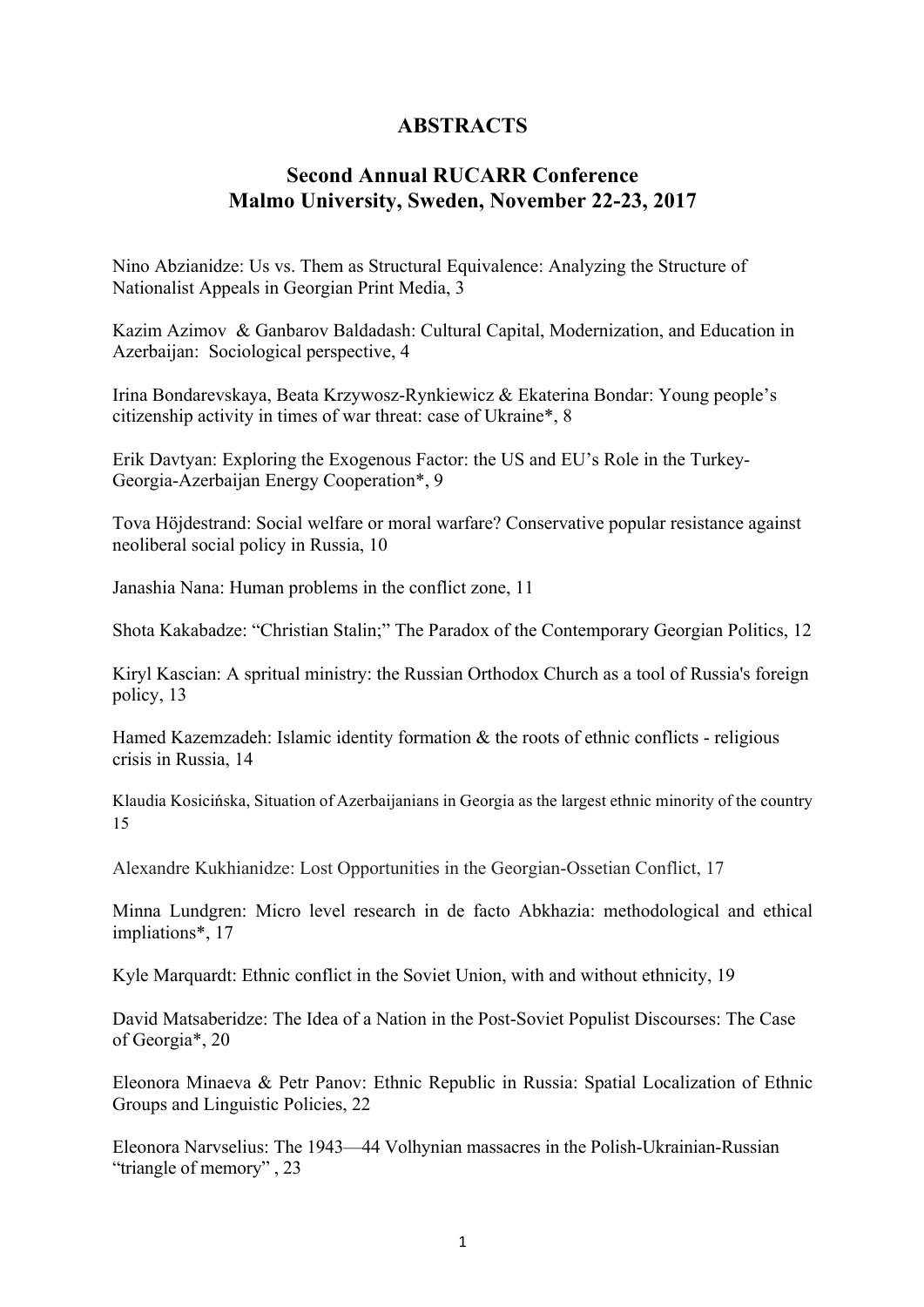Sahar Nejati Karimabad: Post-Soviet Azerbaijani Ethnic Identity and Post-Revolutionary Iranian Azeri Ethnic Identity: Overlaps and Interactions, 24

Alexander Osipov: 'The rehabilitation of repressed peoples' – how it mirrors the Russian nationalities policy and why it does not make troubles, 25

Oleksandr Polianichev: Colonial Entanglements: The Expulsion of the Adyghe as a Challenge to the Russian Nationality, 27

Babak Rezvani: Syrian Conflict's Ethnogeopolitical Consequences for Central Eurasia, 28

Vadim Romashov: Local Peace and Conflict: Narratives and Practices of Armenian-Azerbaijani Rural Communities in Georgia, 30

Vera Skvirskaja: National Borders and Transnational Languages: Nationalism and Trader-Cosmopolitanism in Georgia , 31

Natalia Taksami: Silk Road on a long run: China's presence in Russian Far East, 32

Aram Terzyan: Russia vs. EU in the foreign policy discourse of Armenia: Between European identity and Russia-led trajectory, 33

Hanna Vasilevich: "Russian World" and compatriots' policies, 34

Olga Zabalueva: Exhibiting the Nation: Russian Cultural Policies and Nationalism, 35

Sufian N. Zhemukhov and Robert W. Orttung: Urban Islam in Russia, 36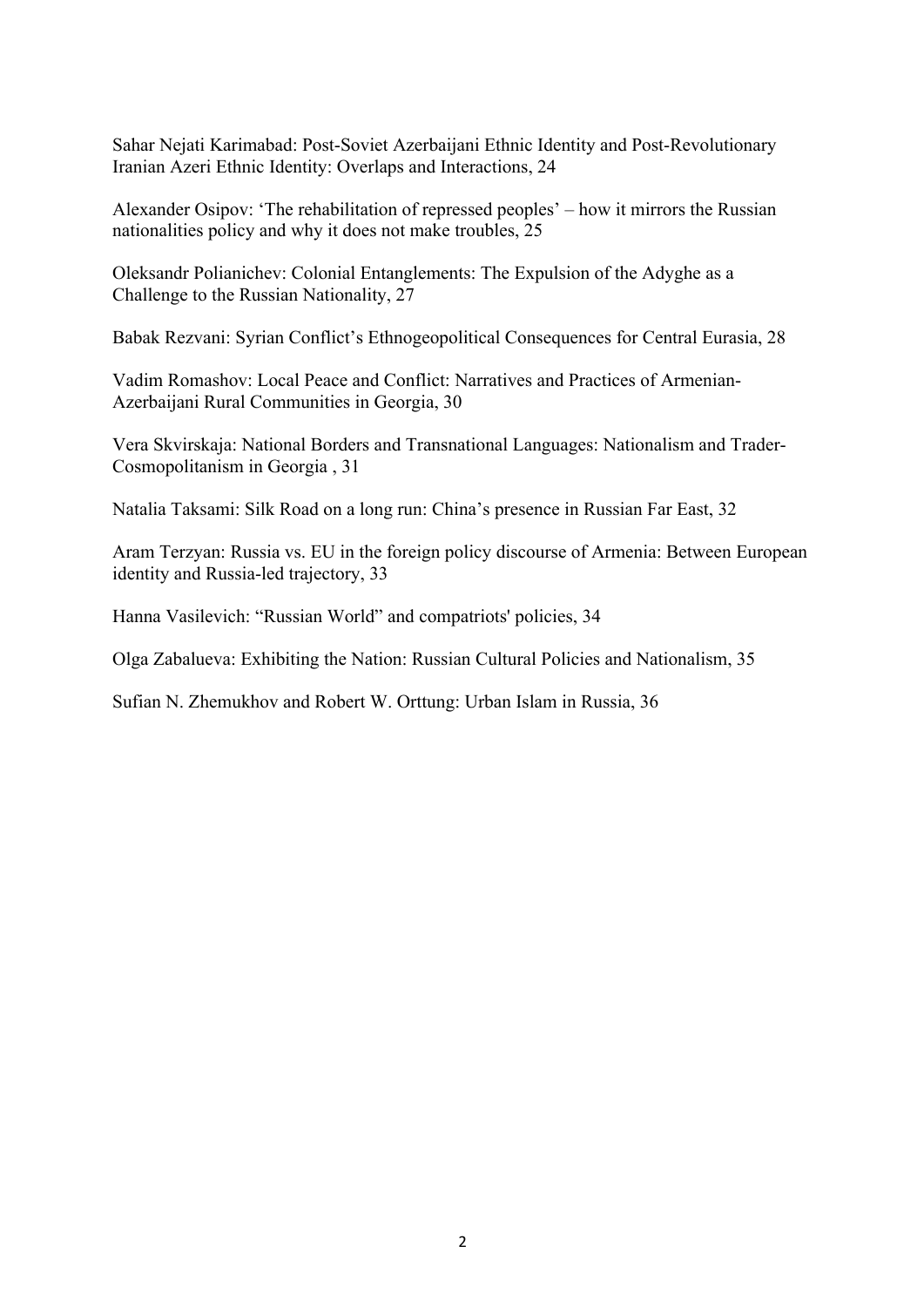### \*Presentation at the conference cancelled

 $\frac{1}{2}$ 

**Dr. des. Nino Abzianidze** NCCR Democracy, Department of Political Science, University of Zurich nino.abzianidze@uzh.ch

# *Us vs. Them as Structural Equivalence: Analyzing the Structure of Nationalist Appeals in Georgian Print Media*

Nationalist discourse in the media has been identified as a crucial factor driving the causal chain from democratization to a civil conflict. It has also been argued that what makes nationalist discourse risky for further conflict is its focus on Us/Them dichotomy to reaffirm identities. However, little has been done to systematically analyze how strong these dichotomies are in media texts and most importantly, whether there is any relationship between the process of democratization and the intensity of Us/Them divide in the media. Based on the content analysis of the Georgian print media, this paper proposes the innovative way of measuring the structure of the nationalist discourse in the media content using the method of Social Network Analysis. Specifically, by applying the Structural Equivalence Analysis it is possible to show how sharply the Us/Them divide is structured along ethnic lines. Findings suggest that the nationalist appeals are strongly structured along the in-group/out-group lines. Whereas, in nonnationalist appeals this kind of clusters are not identifiable. Looking at the picture in dynamics reveals that the actor-structure of nationalist discourse during electoral periods resembles strong divisions between the national in-group and the out-groups, while this structure disappears during non-electoral times. Moreover, in line with the evidence in the respective literature, results show that the polarization between *Us* versus *Them* in the nationalist discourse becomes particularly strong during the first two elections as compared to the later electoral periods. These findings have corroborated assumptions of the literature looking at the relationship between elections and violent conflicts resulting from them. However, they also add a point that during electoral periods nationalist discourse intensifies not only in terms of its degree, i.e. nationalist statements become more frequent, but also in terms of its kind, i.e., actor structure of the discourse yields sharper divisions between the in-group and the out-groups.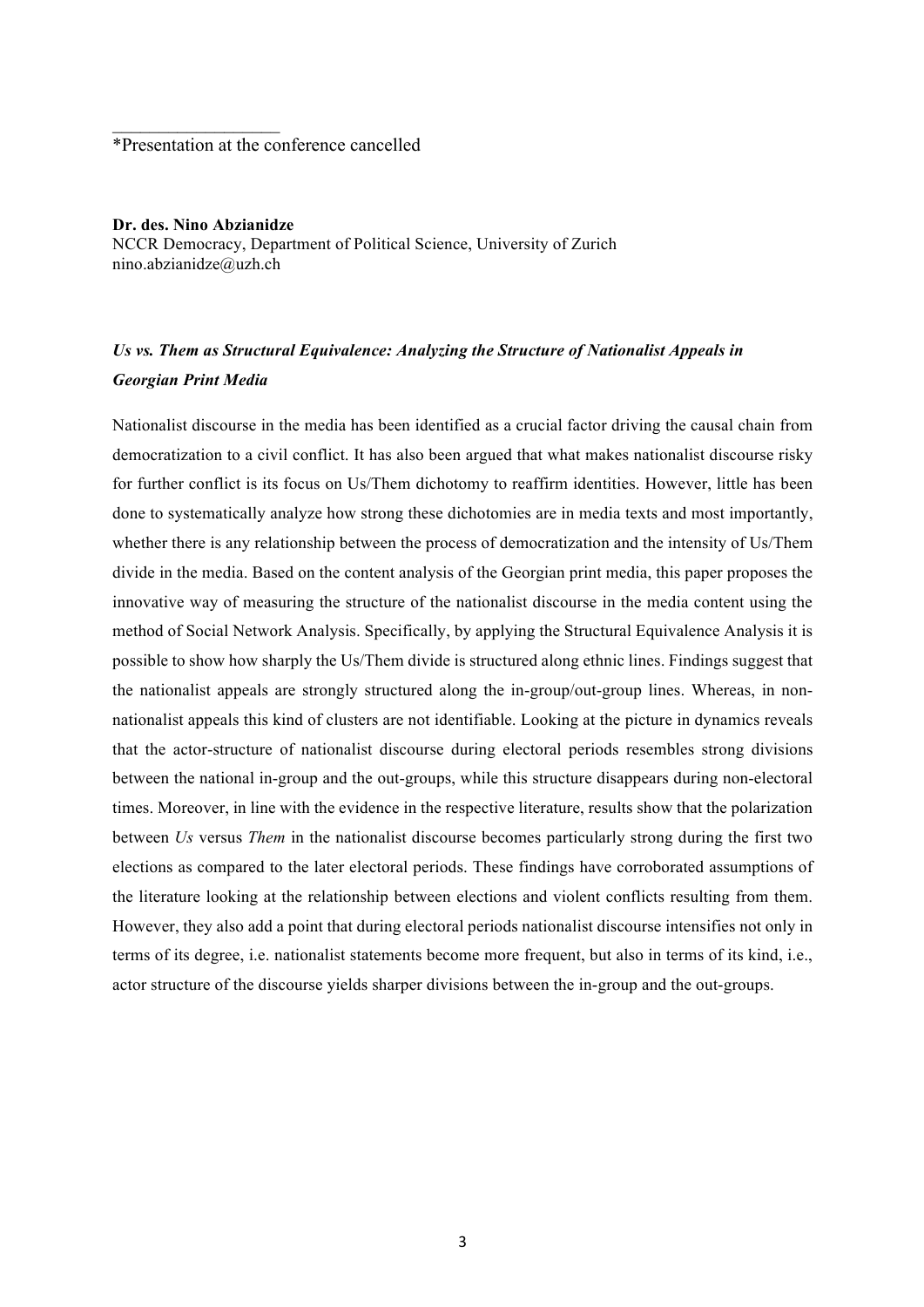### **Kazim Azimov**

Professor, Doctor of sciences in philosophy, **Visiting Scholar to Malmö University, Faculty of Culture and Society,** Department of Sociology, Baku State University.

**Ganbarov Baldadash** 

**PhD** in History, Senior Lecturer at the

**Faculty of International Relations,** 

Department of International Relations,

**Belorussia State University, Minsk.** 

### **Cultural Capital, Modernization, and Education in Azerbaijan: Sociological perspective**

### **Abstract**

While there is a wide range of academic literature in which cultural capital formation in different countries and regions has been analyzed, the majority of the scholarly studies only highlights certain aspects of the potential of peoples to acquire the cultural capital. In other words, cultural capital has rather been studied in a potential form. The labor capitalization of potential abilities, the complex process of formation of cultural capital in the post-soviet developing countries in the new era of globalization and liberalization of markets remain outside of the scope of contemporary social science researches.

Hence the main target of this article is that to bring to attention the importance of sociological analysis of cultural capital in connection with the education in the post-Soviet developing countries, including Azerbaijan, and the need for developing some methodological and practical recommendations that would improve the study of cultural capital formation in Azerbaijani transition to innovative type of sociocultural and economic developments, models of a multicultural and civic education.

I believe that methodological value of the typology of the forms of capitals described in contemporary Western social science literature allows for describing the differences in the shape of social stratification in the context of various political transformations, including education systems, showing that socio-political relations, educational institutions and their evolution can be understood in terms of the changing roles of certain types of capital,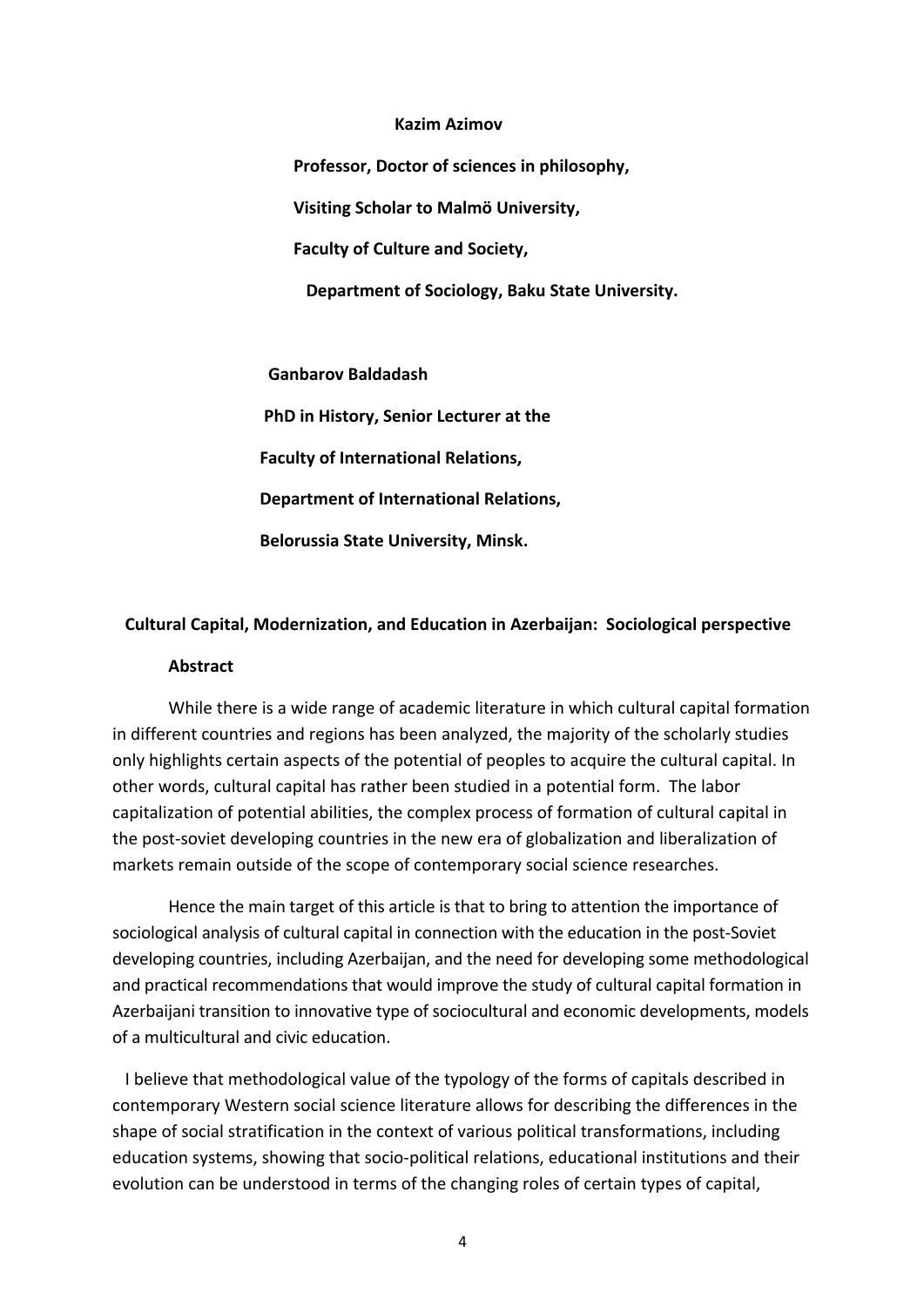particularly the cultural capital. I also argue that the conception for a long-term *socioeconomic development and modernization* of post-soviet developing countries, including Azerbaijan, involves the transition of societies to innovative type of educational developments, the formation of intellectually capacious human potential, targeted at the promotion of cultural capital of students and youths. The general conclusion of the article is that what the competitiveness of the modern socio-economic system in post-soviet developing countries and Azerbaijan badly needs today is a modernized educational system, the efficiency of professional and training staff, the levels of their cooperation, the development of labor and organizational cultures.

Key words: cultural capital, sociological models, modernization, education, group status culture, basic and instrumental values, economic progress.

### **References:**

1. Hofstede G. *Culture's Consequences, Comparing Values, Behaviors, Institutions, and Organizations Across Nations.*Thousand Oaks: Sage Publications, 2001

www.geert-hofstede.com/geert\_hofstede\_resources.shtml.

- 2. Gauntlett, David (2007), Creative Explorations: New approaches to identities and audiences, Routledge, London.
- 3. Trosbi D. *Cultural Capital* // Journal of Cultural Economics. 1999. Vol. 23. P. 3–12. http://artpragmatica.ru/analitics/index.php?uid=118.
- 4. Guiso L., Sapienza P., Zingales L. Cultural Biases in Economic Exchange. NBER WP 11005. 2004.
- 5. Shane S. Why Do Some Societies Invent More than Others? // Journal of Business Venturing. 1992. Vol. 7. № 1. P. 29-46.
- 6. Schwartz S. H. (2012). An Overview of the Schwartz Theory of Basic Values. Online Readings in Psychology and Culture, 2(1). http://dx.doi.org/10.9707/2307-0919.1116.
- 7. Schwartz, S. H. (1994). Are there universal aspects in the content and structure of values? Journal of Social Issues, 50, 19-45.
- 8. Bourdieu, P. The forms of capital. Translated by Richard Nice, In J. Richardson (Ed.). Handbook of Theory and Research for the Sociology of Education. New York: Greenwood, 1986, pp. 241-258; Originally: in "Ökonomisches Kapital, kulturelles Kapital, soziales Kapital." in *Soziale Ungleichheiten* (Soziale Welt,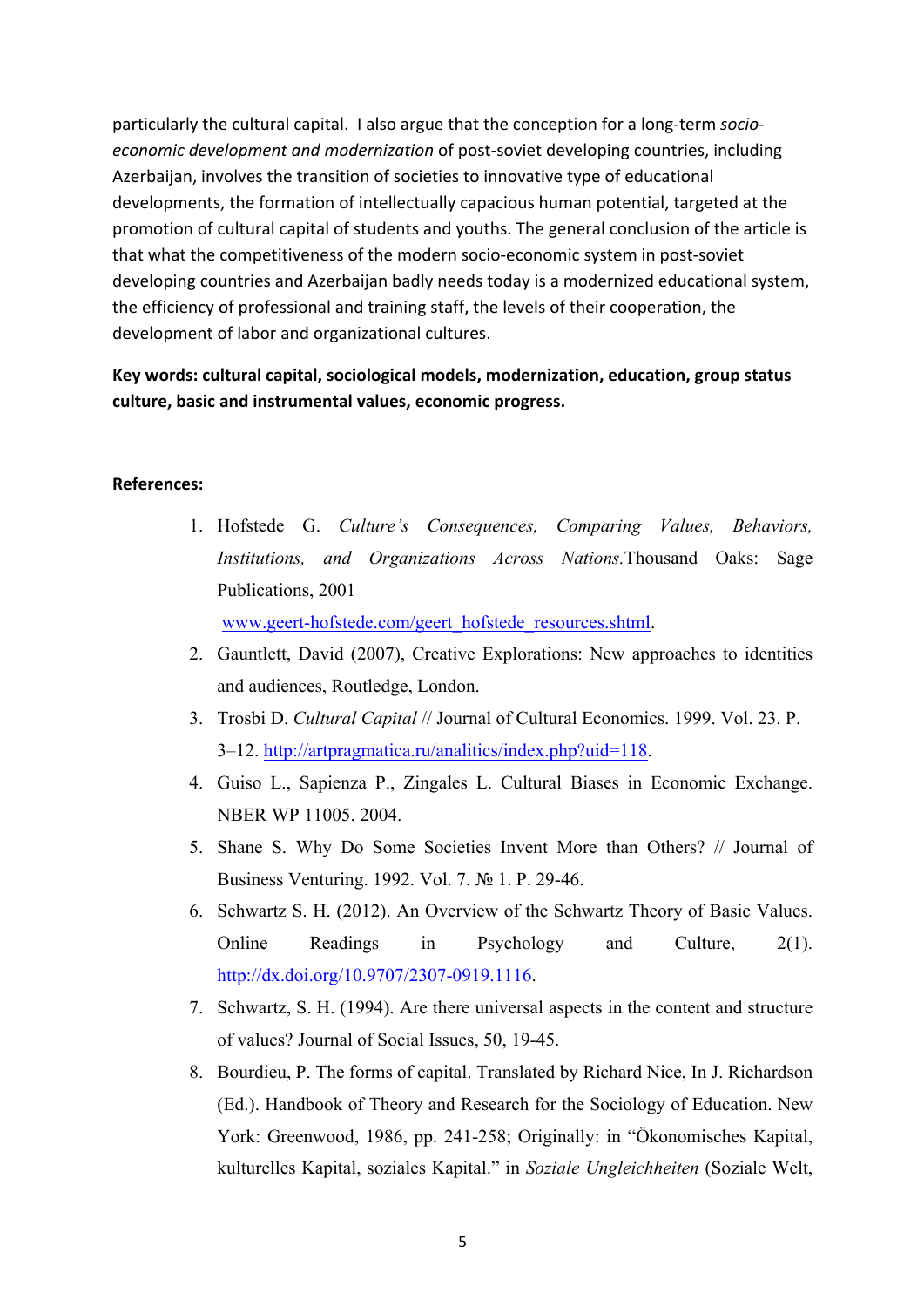Sonderheft 2), edited by Reinhard Kreckel. Goettingen: Otto Schwartz & Co.. 1983, pp.183-98.

http://www.marxists.org/reference/subject/philosophy/works/fr/bourdieuforms-capital.htm.

- 9. Bourdieu, Pierre (1986), 'The Forms of Capital', in Richardson, John G., ed., Handbook of Theory and Research for the Sociology of Education, New York: Greenwood.
- 10. Bourdieu, Pierre 1977 "Cultural reproduction and social reproduction." Pp. 487- 511 in Jerome Karabel and A. H. Halsey (eds.), Power and Ideology in Education. New York: Oxford. 1977
- 11. Bourdieu, Pierre 1977 Reproduction in Education, Society, Culture. Beverly Hills, Calif.: Sage.
- 12. Putnam, Robert D. Bowling Alone: The Collapse and Revival of American Community, New York: Simon & Schuster 2001.
- 13. Coleman, James S. (1988), 'Social Capital in the Creation of Human Capital', American Journal of Sociology, Vol. 94, Supplement: Organizations and Institutions: Sociological Economic Approaches to the Analysis of Social Structure, pp. 95-120.
- 14. Ronald Inglehart and Wayne E. Baker. Modernization, Cultural Change, and the Persistence of Traditional Values// American Sociological Review, 2000, Vol. 65 (February: pp.19–51)
- 15. Bell, Daniel. 1973. The Coming of Post-Industrial Society. New York: Basic Books
- 16. Fukuyama, Francis. 1995. Trust: The Social Virtue and the Creation of Prosperity. New York: Free Press
- 17. Madison A. The World Economy: A Millennial Perspective. OECD, 2001
- 18. Guillén, Mauro. 1994. Models of Management: Work, Authority, and Organization in a Comparative Perspective. Chicago, IL: University of Chicago Press.
- 19. R. Maseland and A. Hoorn. Measuring values for cross-cultural research. http://www.ru.nl/nice/workingpapers
- 20. Chinese Culture Connection. 1987. Chinese Values and the Search for Culture-Free Dimensions of Culture. Journal of Cross-Cultural Psychology, 18 (2): 143- 164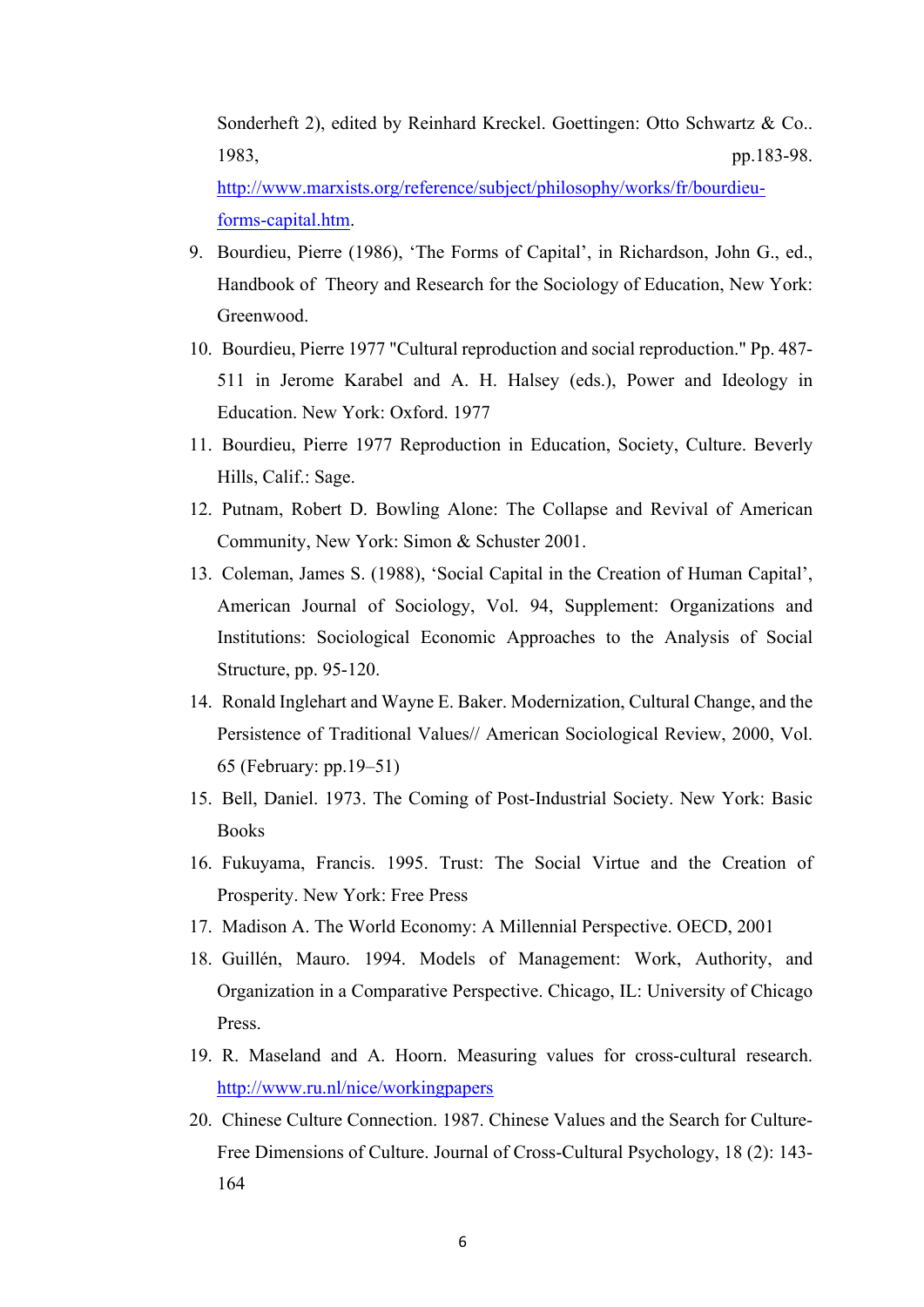- 21. European Values Study Group & World Values Survey Association. 2006. European and World Values Surveys four-wave integrated data file, 1981-2004. Available from: www.jdsurvey.net.
- 22. Becker, G. S. (1975). Front matter, Human Capital: A Theoretical and Empirical Analysis, with Special Reference to Education. In *Human Capital: A Theoretical and Empirical Analysis, with Special Reference to Education* (2nd ed., pp. 22- 30). NBER. Retrieved from http://www.nber.org/chapters/c3730.pdf
- 23. Becker, G. S., & Chiswick, B. R. (1966). Education and the Distribution of Earnings. The American Economic Review, pp. 358-369.
- 24. Cohen, D., & Soto, M. (2007). Growth and human capital: good data, good results. Journal of economic growth, 12(1), 51-76. http://dx.doi.org/10.1007/s10887-007-9011-5
- 25. Grossman, M. (2000). The human capital model. Handbook of health economics, 1, 347-408.

http://dx.doi.org/10.1016/S1574-0064(00)80166-3

- 26. Olaniyan, D. A., & Okemakinde, T. (2008). Human capital theory: implications for educational development. Pakistan Journal of Social Sciences, 5(5), 479-483.
- 27. Schultz, T. W. (1962). Reflections on investment in man. The Journal of Political Economy, 1-8. http://dx.doi.org/10.1086/258723
- 28. Report: "Cultural Factors of Modernization", Sociological Research by A. Auzan, A. Arkhangelskiy, P. Lungin, V. Nayshul. Moscow-St. Petersburg, 2011, pp. 33-34, in Russian.
- 29. Gudkov L. Sovetskiy chelovek v sosiologii Yuriya Levadi// Obshestvennie nauki i sovremennost. 2007, № 6. S. 16-30; cited in Report, p. 7.
- 30. From Max Weber: Essays in Sociology, 1958
- 31. DiMaggio Paul. The role of cultural capital in school success, in The New American Cultural Sociology, ed., by Philip Smith. Cambridge University Press, pp. 260- 276.
- 32. DiMaggio Paul. Cultural Capital and School Success: The Impact of Status Culture Participation on the Grades of U.S. High School Students. Source: American Sociological Review, Vol. 47, No. 2 (Apr., 1982), pp. 189-201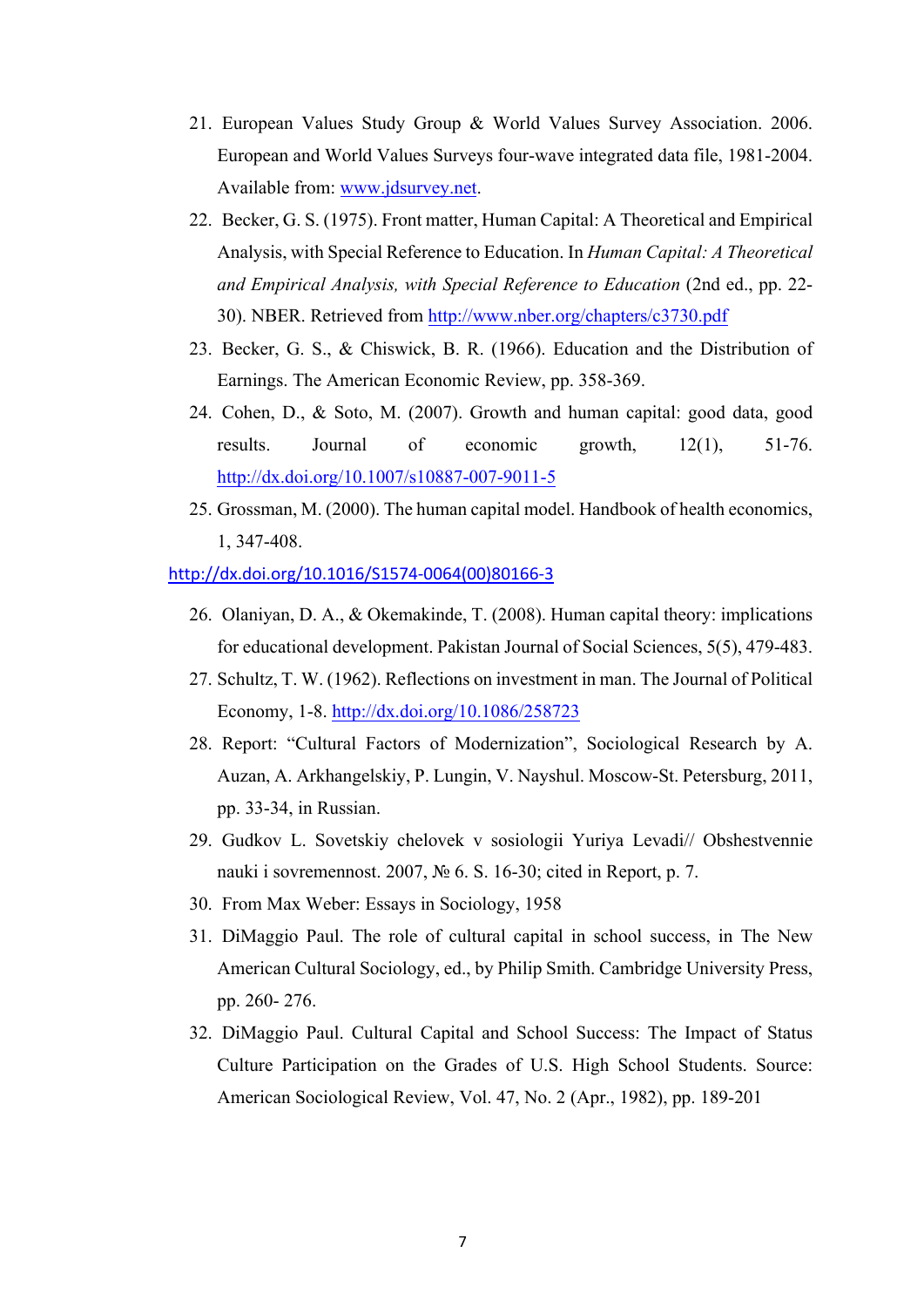## **Young people's citizenship activity in times of war threat: case of Ukraine**

Irina Bondarevskaya, Institute of Social and Political Psychology NAES of Ukraine, Ukraine ibondarevskaya@yahoo.com

Beata Krzywosz-Rynkiewicz, University of Warmia and Mazury in Olsztyn, Poland Ekaterina Bondar, Krivyi Rih State Pedagogical University, Ukraine

The study explores passive, semi-active and active citizenship among young Ukrainians empirically revealed by Citizenship Behavior Questionnaire among 371 pupils aged 11, 14, 17 – 18 years old. The empirical study is introduced by socio-political and educational description of current situation in Ukraine as well as some historical background. Citizenship education in Ukraine is taught through all subjects in the form of national-patriotic education what is justified by recent political conditions: annexation of Crimea and war in the East of Ukraine. Peculiarities of Higher Education in Ukraine reformation are reviewed as well as results of studies concerning patriotism, citizenship and political participation among Ukrainian youth. For our empirical study we have chosen passive, semi-active and active citizenship as dimensions and the following sub-dimensions for analysis: national identity, patriotism, loyalty, civic virtues, social activity, political activity, personal activity, action for change. Boys and girls do not differ significantly in citizenship behavior in Ukraine. At the same time there are significant differences on some citizenship dimensions and sub-dimensions regarding place of living and age. In general, high passive and semi-active citizenship were revealed but low active citizenship telling us about presence of potential but unwillingness for active changes. One of the means for achieving citizenship activity can be enhancement of interest in political media, media literacy and prevention of destructive media effects. These means can be implemented through media education with special attention to citizenship.

It is worth mentioning that history of Ukraine has been taught for a long time through the prism of pro-Russian political goals. As a result we see that interest in history is not largely associated with national identity. Citizenship education in Ukraine should focus on historical literacy giving pupils more facts which will help them to resist pro-Russian propaganda.

All in all current difficult situation in Ukraine being in the state of war in the East and having part of the territory annexed justifies that citizenship education has the form of nationalpatriotic education but for further development of democratic society it is worth drawing more attention to human rights issues regardless ethnic background.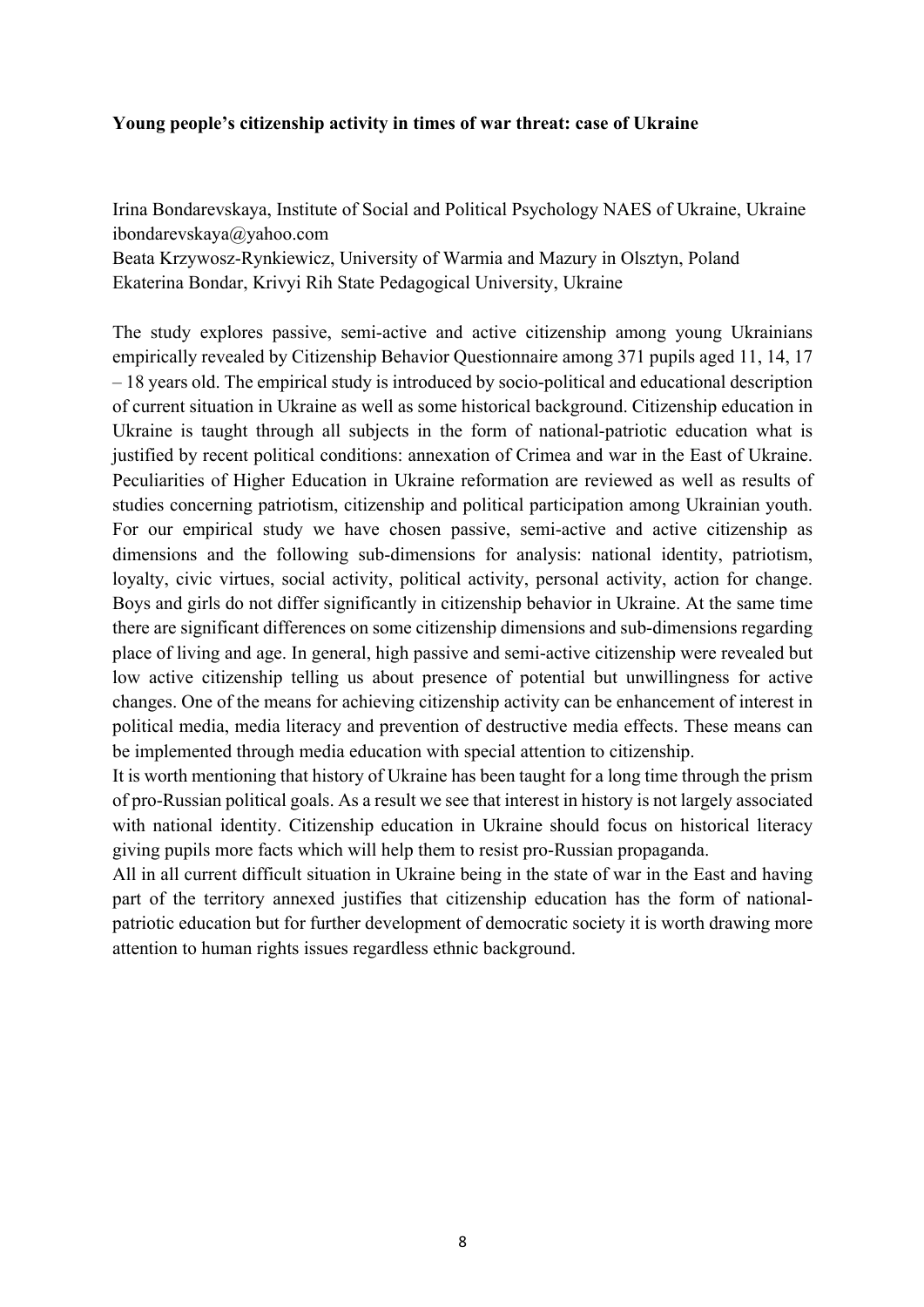Exploring the Exogenous Factor: the US and EU's Role in the Turkey-Georgia-Azerbaijan Energy Cooperation

### Erik Davtyan

This paper aims at researching and assessing the contribution that the United States and the European Union, as external players in the South Caucasus, had to the establishment and development of trilateral energy cooperation between Turkey, Georgia and Azerbaijan. Firstly, the paper will argue that in late 1990s the US played an incremental role in overcoming the deadlock situation over the Baku-Tbilisi-Ceyhan (BTC) oil pipeline project and hence forging the Turkey-Georgia-Azerbaijan trilateral cooperation format that otherwise could not be sustained. At the same time, it will show that on BTC-related issues the EU has not influenced the trilateral cooperation.

Secondly, the paper will argue that, starting from late 2000s, the EU's activation in the Southern Gas Corridor (SGC) project played a key role in institutionalizing the energy cooperation between Turkey, Georgia and Azerbaijan and upgrading it to a higher level. Unlike the BTC project and Caspian "oil game", the US role in promoting the Turkey-Georgia-Azerbaijan cooperation in the context of the Baku-Tbilisi-Erzurum gas pipeline was quite limited. The US policy was rather focused on the wider context of this issue, i.e. paying more attention to SGC's secure accomplishment and success in competition for European gas market.

Erik Davtyan – PhD Student, Faculty of International Relations, Yerevan State University, Armenia

Email – erikdavtyan92@gmail.com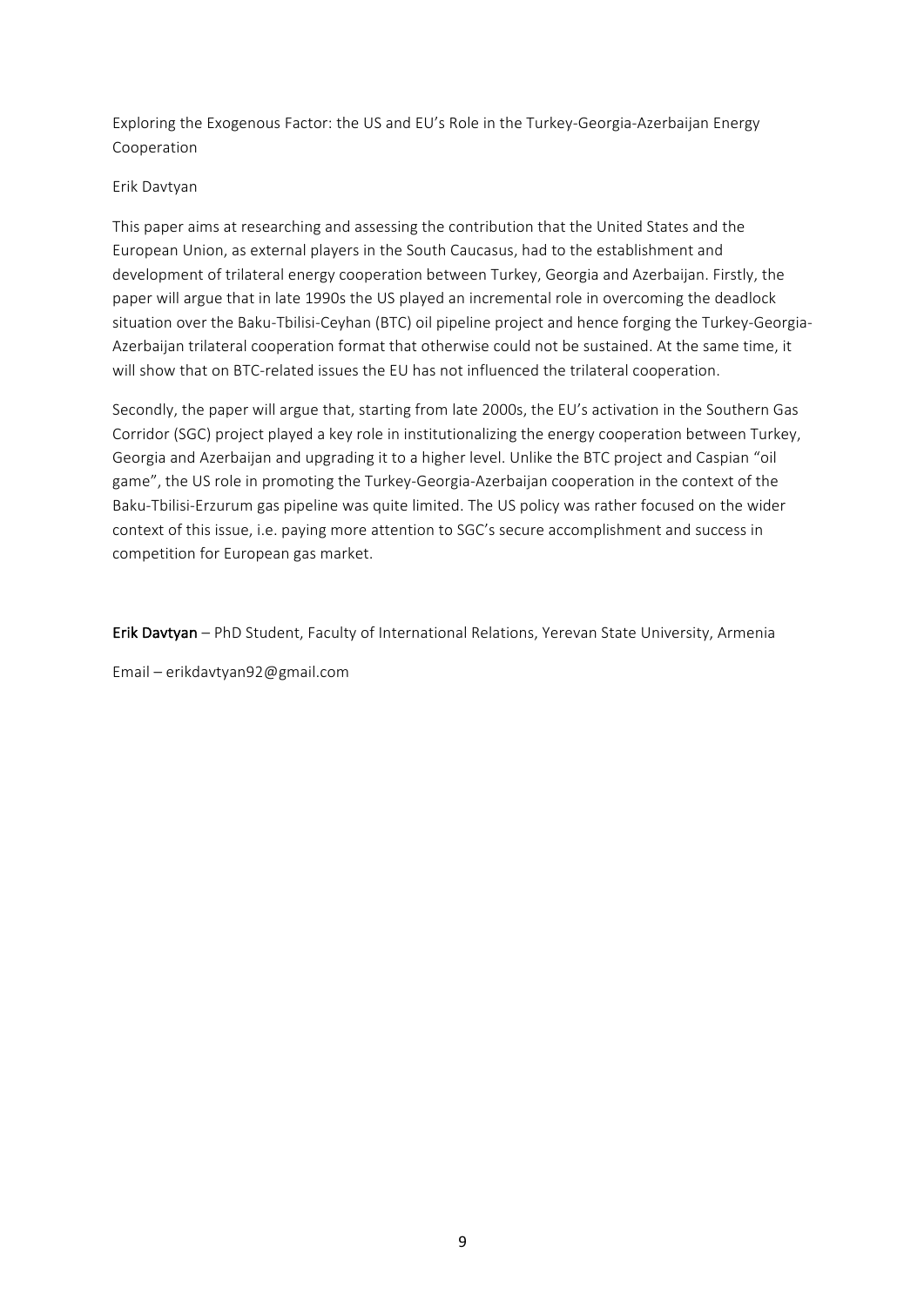# Social welfare or moral warfare? Conservative popular resistance against neoliberal social policy in Russia

Tova Höjdestrand, Ph.D. Department of Sociology, Division of Social Anthropology University of Lund Box 114 S.22100 LUND Phone (work): +46 46 222 36 03 Phone (mobile): +46 73 646 35 67 E-mail: tova.hojdestrand@soc.lu.se

Since the mid-2000s, Russia has increased its efforts to strengthen the legal rights of children and to improve the systems of social assistance to vulnerable families in in line with the UN Convention of the Rights of the Child. The reform drive has met fierce resistance by a rapidly proliferating grassroots mobilization in defense of 'traditional Russian family values'. Child rights are seen as instruments in a Western moral war against Russia, along with gay rights, gender mainstreaming, and so forth, but the protests are also targeted at neoliberal governance as such. The popular appeal of the campaign stems as much from anti-Western sentiments as from a proliferated distrust in Russian state administrators, who are assumed to exploit transnational policy and global governance for personal gain. This paper suggests that due to the lack of confidence in the state and in new models of neoliberal governance, the protesters locate notions of citizenship primarily to the intimate social sphere, prioritizing 'parental rights' on the expense of 'civil rights' defined by the state-citizen relationship.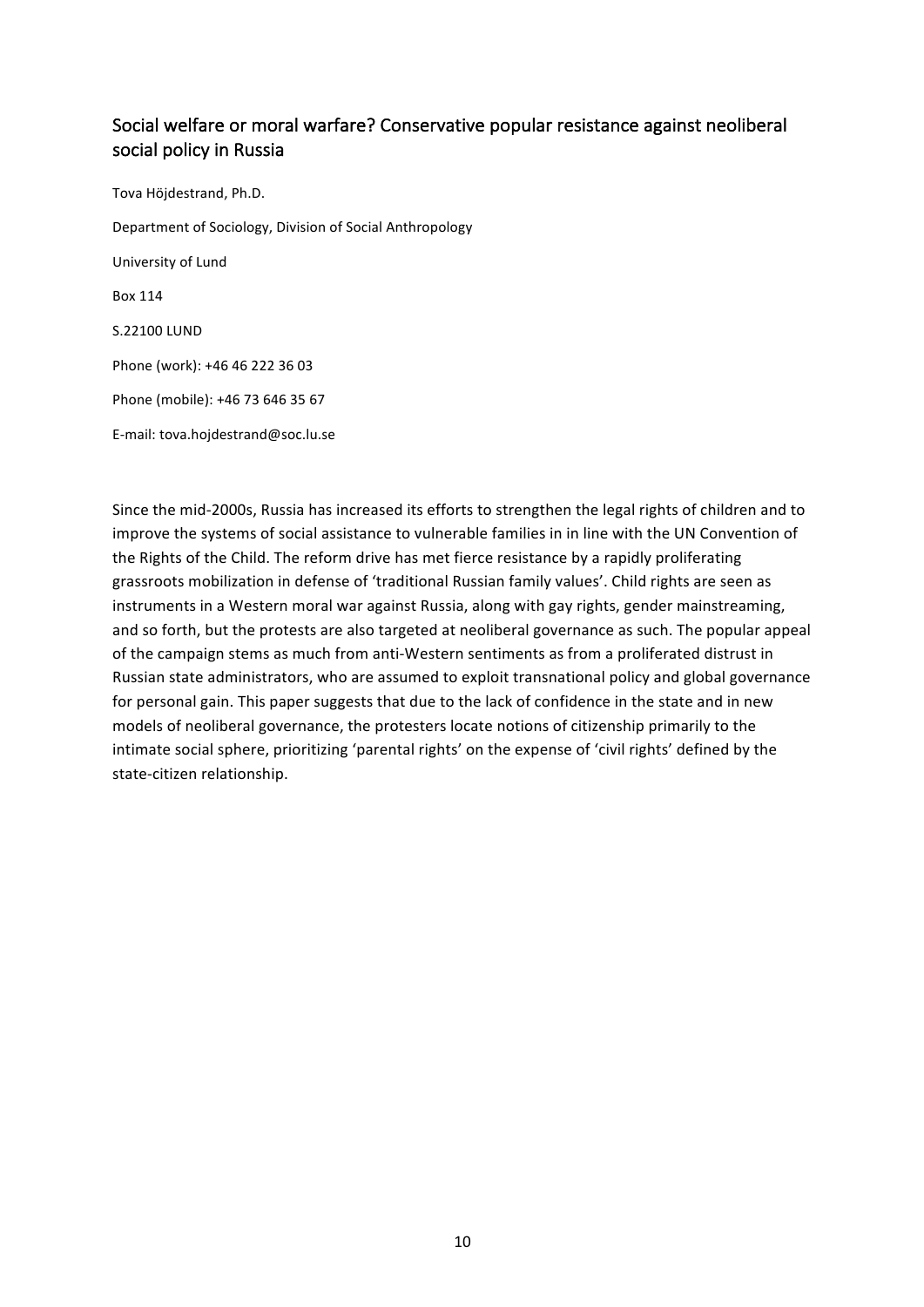## **Human problems in the conflict zone**

Janashia Nana PhD student at Georgian Technical University. Tbilisi, Georgia nanajanashia66@hotmail.com

After the collapse of the Soviet Union, Georgia, along with other former Soviet republics, was facing many vital problems. One of such problem was separatism in Abkhazia.

International press covered the war in Abkhazia that took place after the Soviet collapse, although materials were mainly developed using Russian agencies and therefore it was not very objective, as Russia was also a part in this conflict.

Georgian press was actively broadcasting the stories of war. I was also in Sukhumi in 1993 from 14 August to 24 August. During my stay I interviewed citizens, who were going to sleep at night, knowing that they might bombed that night. There was no water and at the town market, funeral flowers mostly were sold.

On 27 September, Sokhumi was emptied, though not completely, as there were people who couldn't leave including, for instance, a woman who just had a surgery, a widowed woman, an elderly grandmother who lost her children in the war, a young girl who was hiding in her apartment for months without sufficient food or water. This conflict took a large number of vulnarable people as hostages. $<sup>1</sup>$ </sup>

People in the conflict zones are deprived of their human rights. They live in their own houses and do not have the right to even speak about property rights. There are multiple challenges they face on a daily basis and their standard of living is radically different from those who are not in the zone of conflict. Those who physically survived the severity of conflict are carrying the heavy burden of being internally displaced persons or refugees. The people who willingly or forcefully are living in the zones of frozen conflict are living a gray life. They cannot freely express their will. Young people cannot receive good education, their children are forced into joining the Russian army and obligatory military service. Ossetians and Abkhazians are offering their youth to study in Moscow, exempting them from entrance exams. The Georgians are doing the same, they are offering the Abkhaz and Ossetians to study in Tbilisi for free, though require them to pass the barrier at the University Entrance Exams.

"You are in the devil's circle" the UN representative to Georgia D. Boden said, when speaking about the Georgian-Abkhazian conflict and in order to break this circle we need the vigilance of Georgia and the support of the international community.<sup>2</sup>

<u> 1989 - Johann Barn, mars ann an t-Amhain an t-Amhain an t-Amhain an t-Amhain an t-Amhain an t-Amhain an t-Amh</u>

<sup>&</sup>lt;sup>1</sup>Janashia, N. (1995). Mzeshi shobili sevda, p. 15.

<sup>2</sup> Boden, D. (2002). You are in the devil's circle. *Magazine Image*, #1, p. 15.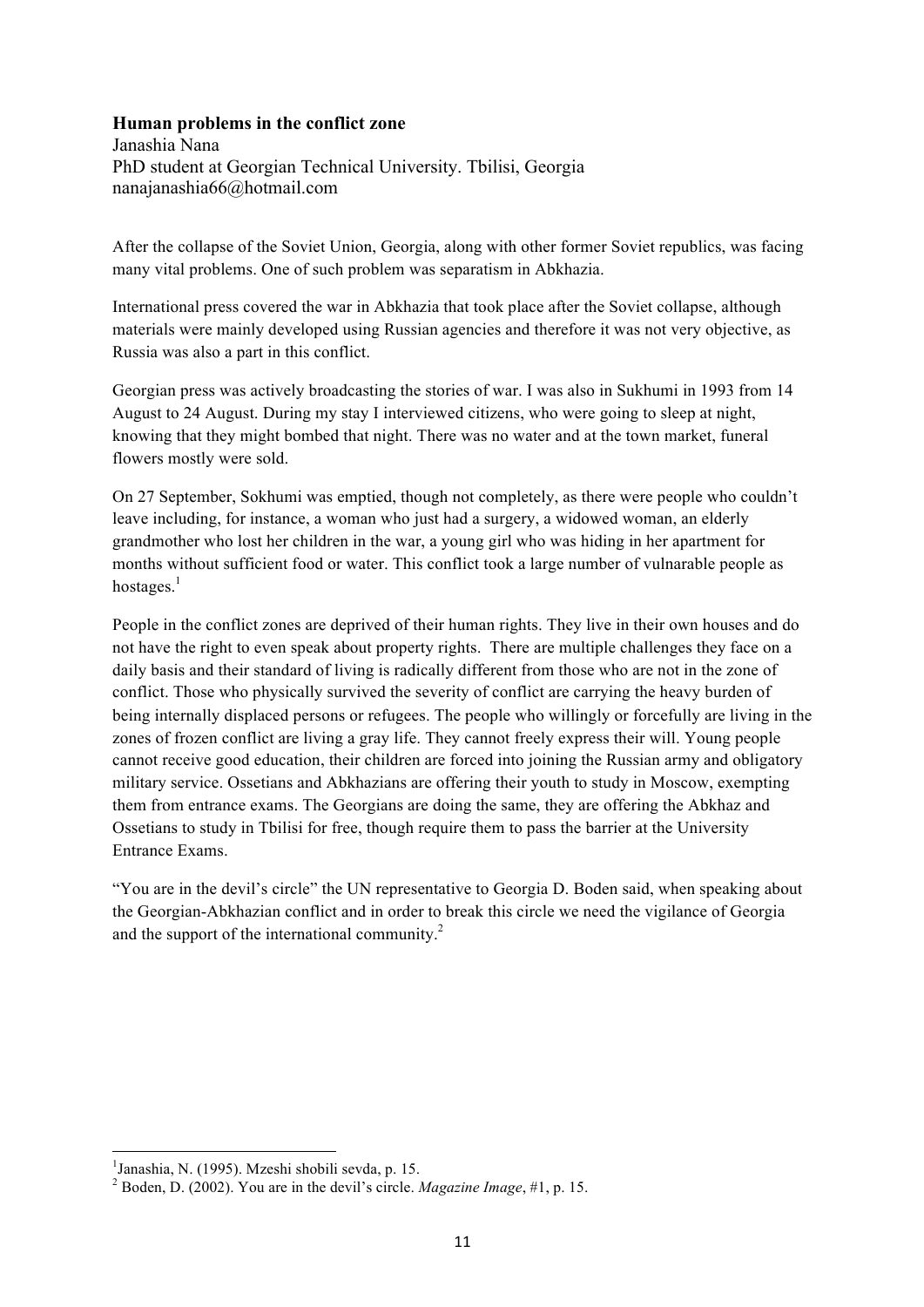# "Christian Stalin;" The Paradox of the Contemporary Georgian Politics

Shota Kakabadze; PhD Candidate

Johan Skytte Institute of Political Studies

University of Tartu 

### shota@ut.ee

While traveling throughout Georgia one might encounter rather an interesting trend of the usage of the image of Stalin for various reasons. In Gori, in the town where he was born, this obsession is taken even further. One of the main streets in the town, still carries his name; one of the main attraction of Gori is Stalin's museum which remained relatively unchanged since the Soviet times. It does not really address the oppressions of the Soviet regime despite minister of culture's several attempts to do so. In addition, the discussion about the restoration of the monument of the ex-Soviet leader in the city centre still comes up from time to time. Interestingly, current Georgian legislation prohibits any usage and display of the symbols associated with the totalitarian regimes. But the image of Stalin somehow manages to avoid the prosecution. To take this paradox even further, in the discourses articulated by the Georgian Orthodox Church, Stalin is portrayed rather positively, as a Christian who believed in God. 

This ambivalence towards Stalin, or rather the paradox which one can observe in the contemporary Georgian public discourse is the starting point of this research. This paper will argue that one of the explanations for the image of Christian Stalin should be sought in the discourses on Georgian national identity. It will follow discourse theory developed by Laclau and Mouffe<sup>3</sup> and argue that one can observe following chains of equivalence in Georgian national identity discourses: Stalin=Georgian=Orthodox Christian. More specifically, from the discourse theory terms, Orthodox Christianity can be characterised as the nodal point around which other signs acquire their meaning and discourse starts organising. Since Stalin was ethnically Georgian and Orthodox Christianity is the nodal point or the privileged sign in the articulation process, the empty signifier Stalin becomes a believer in the Georgian national discourse. But it is important to note that the process of nesting this meaning in the floating signifier of Stalin is populist-nationalist discourse, which differs from chain of signifiers of liberal discourse, where Stalin is invested with the meanings of being dictator, mass murderer etc.

To explore the above mention chains of equivalence, this paper will look from the discourse theory lens at nationalist and populist public discourse i.e. conventional media, social media, as well as speeches delivered by the high hierarchs of GOC during the services.

<u> 1989 - Johann Barn, mars ann an t-Amhain an t-Amhain an t-Amhain an t-Amhain an t-Amhain an t-Amhain an t-Amh</u>

<sup>&</sup>lt;sup>3</sup> Laclau, E. and Mouffe, C. (1985) *Hegemony and Socialist Strategy. Towards a Radical Democratic Politics.* London: Verso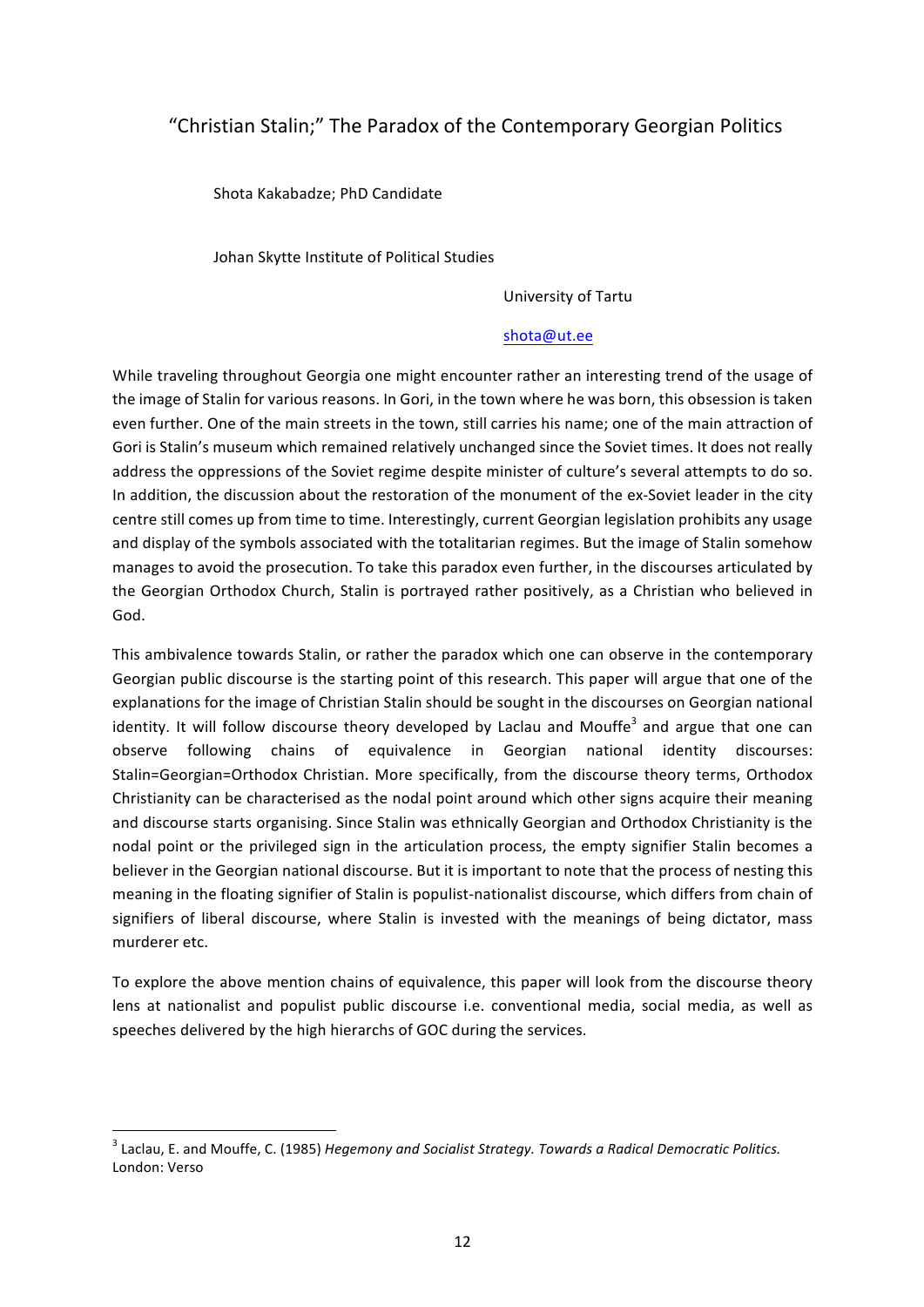### **A spritual ministry: the Russian Orthodox Church as a tool of Russia's foreign policy**

### *Dr. Kiryl Kascian*

*(International Centre for Ethnic and Linguistic Diversity Studies)*

Email: zibens@gmail.com

### **Abstract:**

While paraphrasing the contemporary rhetorics of the Kremlin, one can conclude that patriotism plays the role of the main "spiritual tie" of the Russian society. The idea of patriotism understood as love to the home country does not bring anything wrong *per se*. However, the question is what the Russian authorities mean when apply patriotism and what domestic and external effect it has.

The approach of the Russian Orthodox Church largely resembles that of the Kremlin. As its Partiarch Kirill (Gundiaev, 2009) emphasized, "*the Russian Orthodox Church conducts its pastoral mission among the peoples which embrace Russian spiritual and cultural tradition as the core of their national identity*, *or*, at least, *its substantial part".* Gundiaev further repeats Putin's vision while speaking of "the entire East Slavic civilization, which we conventionally call the Russian world." Moreover, while projecting his thoughts to the events in Ukraine during the last two years, Gundiaev underlines that "perhaps, the most terrible threat to the entire Russian world is the extreme nationalism and rejection of a representative of a different nationality, a different culture".

Thus, the vision of the "Russian world", by the Russian Orthodox Church largely resembles that of the Kremlin. The activities of these two political heavyweights are complementary, as they act in parallel with the secular and religious directions. In addition, their interpretation of history, its key dates and events is quite unambiguous, categorically Russo-centric, and hierarchic with the primacy of Russian culture and language over their Belarusian, Ukrainian and other counterparts. At the same time, possible alternative interpretations of history are attributed to local "nationalism" and presented as "a treat", or even a manifestation of "Russophobia."

This text analyzes the vision of national statehoods' development through the prism of the contemporary leadership of the Russian Orthodox Church, acting within the framework of the Russian official discourse towards cultural and historical development of Russia's predominantly Christian neighbors.

Kiryl Kascian is a board member of the International Centre for Ethnic and Linguistic Diversity Studies. His areas of expetise cover inter-ethnic relations, human rights, constitutional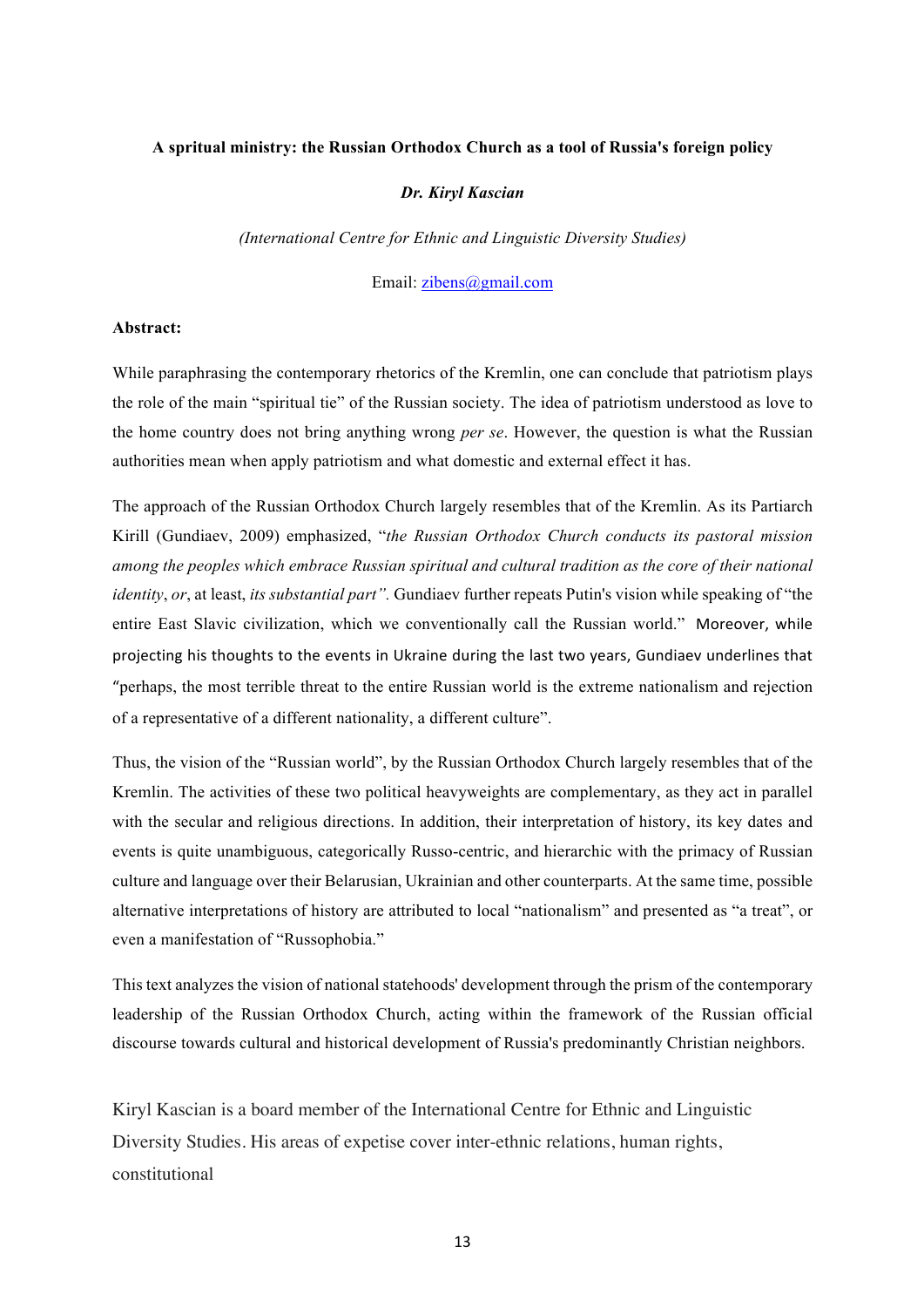# "**Islamic identity formation & the roots of ethnic conflicts - religious crisis in Russia**"

Hamed Kazemzadeh PhD research Scholar - Centre for East European Studies University of Warsaw – Poland Email: hamedkazemzadeh@gmail.com Mob: +48537594254

If we look at historical events of Russia form a cultural point of view seeking to understand the national identities of Muslims beyond ups and downs, generations and dynasties; we shall face a concept of ethnic & religious identity which has apparently been existed within the identity context for the people of this land. This is a concept having mostly cultural connotations resulted from historical and geographical circumstances with political divisions and which has been derived from the language, dress, beliefs and ethics of various Muslims and nation groups inhabiting Russia around Caspian Sea. These regions have been registered as the most crowded ethnic-nations regions in the world and most northern Islamic area, is to study the formation of national and Islamic identity among its nation groups which first expressed itself through ethnic and Islamic identities under the dominance of regional government including Russian, Ottoman and Persian Empires and transformed into a national identity over time through historical and social developments alongside modernization during 19th & 20th centuries which their effects are still observable in political divisions of the regions. Russian Muslims are those that have been acquired a specific cultural nature and

identity according to environmental features, and climatic and geographic conditions of the region since the genesis of social life there. This overshadows elements such as religion, language, race and sometimes common cultural grounds and causes them to be expressed according to the status of these newly emerging nations.

Thus, if we consider the population groups living in various regions of Russia as ethnic groups, which of course have been employed a kind of cultural expansion in their interactions with other population groups based on Islam, the current article has noted this important issue that what factor(s) have moved these separated nuclei closer or farther from each other despite the great impact of ethnic-nation groups on directing the structure of social life of Muslims in Russia by the uprisings and popular resistance, So we can even still see the formation of Wahhabism and Salafism roots in region as a religious identity in confrontation of Russian. In this research, I try to analyse the root causes of ethnic conflicts and religious crisis among Muslim societies in North Caucasus by providing different cultural and historical information based on a combination of field and library data and focus on Islamic identity formation and how shifting identity from Ethnic-nationalism to Islamic revival.

*Key Words: Caucasian Islamic identity, Ethno conflicts, Islamic revival, Wahhabism formation.*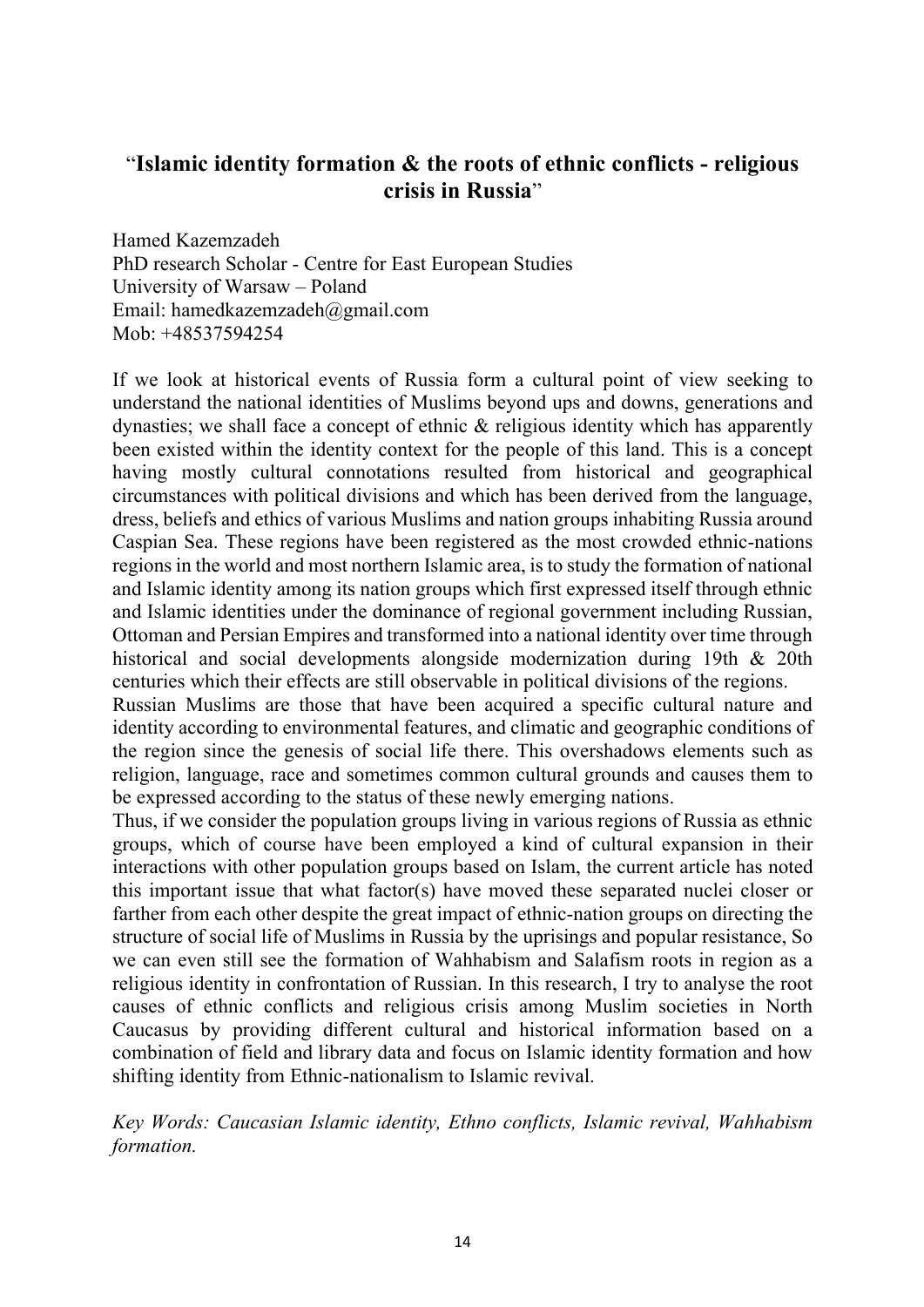Klaudia Kosicińska, University of Warsaw (Title of master thesis: "The Georgia's policy towards Azerbaijani national minority after 1991") **k.m.kosicinska@student.uw.edu.pl**

### *Abstract:* **Situation of Azerbaijanians in Georgia as the largest ethnic minority of the country**

Ethnic composition of Georgia is characterized by a great variety. In addition to traditional, distinct ethnic groups that recognize themselves as Georgians, the state is also comprised of ethnic minorities not belonging to the Kartvelian peoples such as Armenians, Abkhazians, Ossetians. Also Azerbaijani people who are taking the position of the largest national minority in the country. According to a census carried out in Georgia in 2014, this is 233,000, which represents more than  $0.6\%$  of the population<sup>4</sup>. They are the citizens of Georgia of Azerbaijani origin.

South-east and eastern Georgia are traditionally the largest concentrations of Azerbaijani minority. They live mostly in Kvemo Kartli, Kakheti, Shida Kartli and in the surroundings of Mccheta. Most of them declare themselves as Shia Muslims<sup>5</sup>. Still, ignorance of the state language is a major contributor to the isolation of minorities living in Georgia $6$ .

### *Maintaining distinctiveness*

The Azerbaijanis in Georgia were able to preserve ethnic unity without ever being affected by the ethnic and linguistic assimilation processes of the history of other ethnic groups in the country. This can be explained by a number of factors, including the number of the population and the tendency to marry within their own religious group. At the end of the 1980s, there began to be some ethnic tension between the Azerbaijani and Georgian population, largely contributed by the policy towards minorities in the country of the first Georgian president, Zviad Gamsakhurdia. Nevertheless, this never turned into a more serious conflict.

## *Retreat from the current electoral sympathy among the Azerbaijani minority*

The balance caused by the long-standing loyal attitude of the Azerbaijani people, reflected in inter alia tendencies in the electoral process (consistent support of the ruling party), was violated during the last parliamentary elections. In the Marneuli Municipality, an area inhabited by more than 80% of the Azerbaijanians, tensions have arisen due to differences in electoral preferences among local government representatives and a candidate supported by local voters, a representative with Azerbaijani origin<sup>7</sup>. This year's local government elections may be another test for the authorities and a measure of confidence in local government. The existing threat of social apathy and the concentration of society on individual survival strategies can effectively prevent any interest in civic activity during the forthcoming elections and further lack of representativeness in the structures of local government.

## **Bibliography:**

<u> 1989 - Johann Stein, mars an de Brandenburg (b. 1989)</u>

<sup>&</sup>lt;sup>4</sup>National National Statistics Office of Georgia, *General Population Census (main results)*, 2014 http://geostat.ge/cms/site\_images/\_files/english/population/Census\_release\_ENG\_2016.pdf

<sup>5</sup> C. Prasad, *Georgia's Muslim Community*, European Centre for Minority Issues 2012, p. 5.

<sup>&</sup>lt;sup>6</sup>T. Blauvelt, *Language hierarchies in Georgia: an experimental approach*, "Caucasus Survey" 2016, p. 2.

<sup>7</sup> "Georgia today", 8.10.2016 http://georgiatoday.ge/news/4860/Violent-Clashes-Reported-in-Georgia%E2%80%99s-Marneuli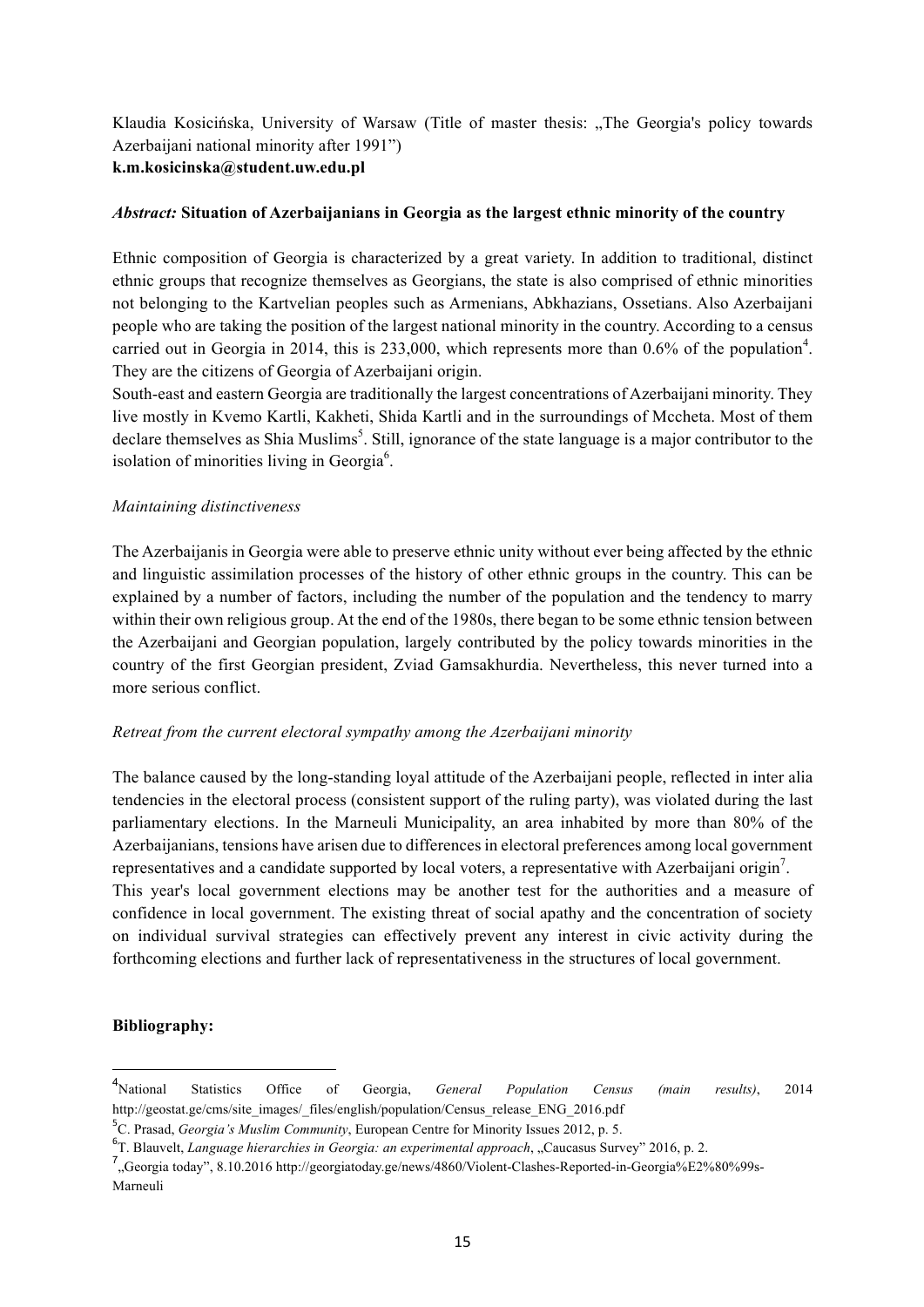National Statistics Office of Georgia, *General Population Census (main results)*, 2014

Blauvelt, T., *Language hierarchies in Georgia: an experimental approach*, "Caucasus Survey", 2016. Cornell, S. E., *Autonomy and Conflict. Ethnoterritoriality and Separatism in the South Caucasus – Cases in Georgia*, Uppsala 2002.

*"Georgia today*", 8.10.2016 [http://georgiatoday.ge/news/4860/Violent-Clashes-Reported-in-Georgia%E2%80%99s-Marneuli]

International Crisis Group, *Georgia's Armenian and Azeri Minorities*, 2006.

Menagarishvili, I., Lobjanidze, G., Sakhokia, N., Gvimradze, G., *Political aspects of Islam in Georgia*, Friedrich Ebert Stiftung, 2013.

Metreveli, E., Nilsson, N., Popjanevski, J., Jakobashvili, T., *State Approaches to National Integration in Georgia. Two perspectives*, Waszyngton-Sztokholm, 2009.

Prasad, C., *Georgia's Muslim Community*, European Centre for Minority Issues, 2012.

Policy Research Group Ethnic Minorities Program (BTTK), *Policy Analysis od civil integration of ethnic minorities in Georgia*, Tbilisi 2008.

Rayfield, D., *Edge of Empires. A history of Georgi*a, London 2012.

Suny, R. G, *The making of the Georgian nation*, Indiana 1994.

Wheatley, J., *The Integration of National Minorities in the Samtskhe-Javakheti and Kvemo Kartli* 

*provinces of Georgia*, European Centre for Minority Issues (ECMI), Flensburg 2009.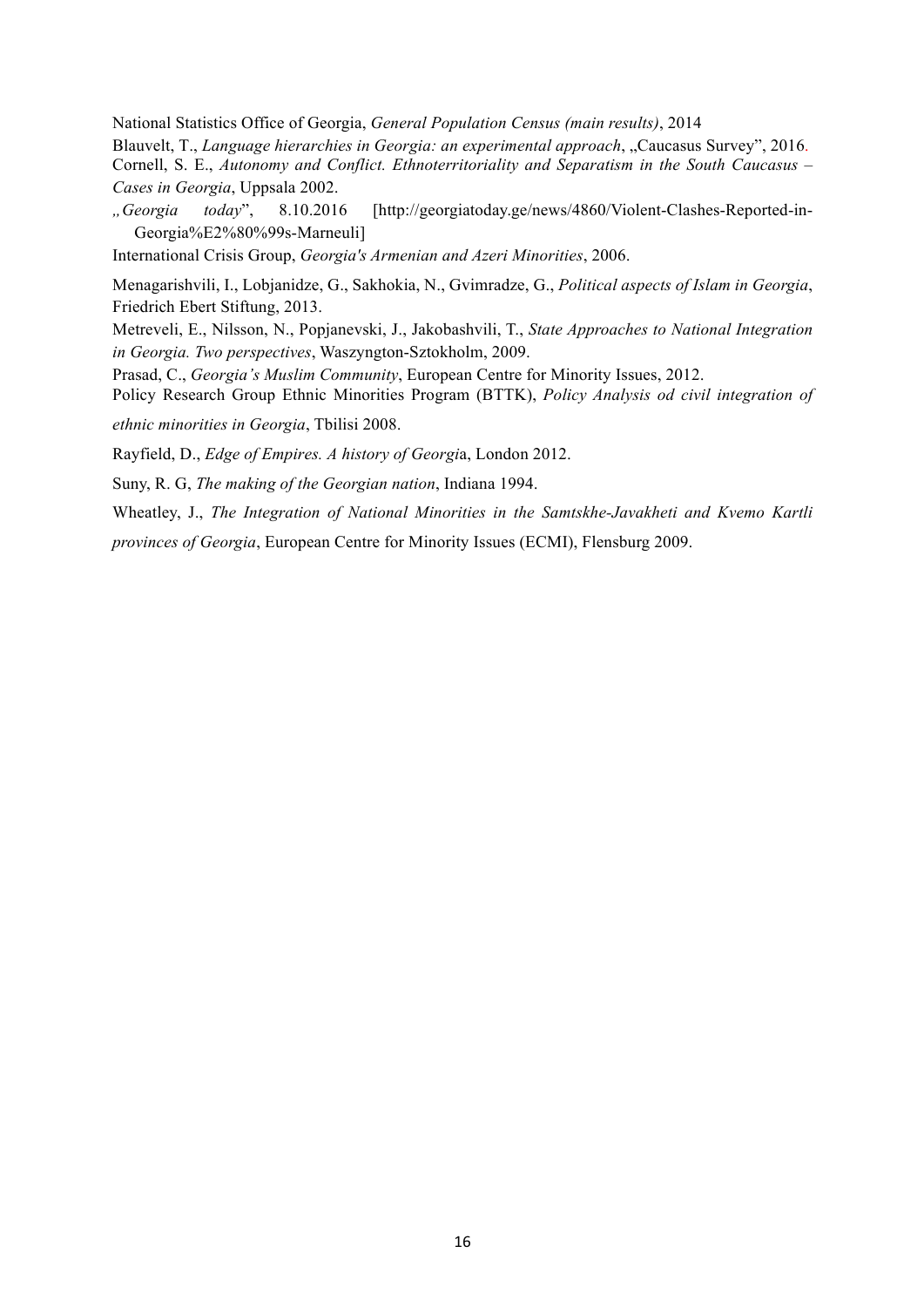# **Lost Opportunities in the Georgian-Ossetian Conflict**

Alexandre Kukhianidze Professor of Political Science, Tbilisi State University, Georgia Email: alex\_kukhianidze@yahoo.com

After the Soviet collapse in 1991, contraband trade had become a severe problem in Georgia, especially in the separatist Tskhinvali Region/South Ossetia. This problem was worsened by the fact that it was closely connected to separatism, armed conflict in Tskhinvali Region in 1991–1992, and uncontrolled borders.

The region have gradually transformed into crime zone that nobody was able to fully control—not the Government of Georgia, the South Ossetian government, or the international community. On the one hand, Georgian authorities declared that they cannot establish Border Guard and Customs Service checkpoints on the administrative border with Tskhinvali Region/South Ossetia because secessionists would immediately interpret it as a recognition of a new state border. The border remained open for smuggling into Georgia and for the movement of criminal groups from one side of the conflict zone to another.

Frequent assassinations and kidnappings have become usual practice in these regions. Crime groups were flexible and quickly-built criminal networks which brought in representatives from both sides of the conflict. The Georgian and Ossetian crime groups and law enforcement bodies co-operated in smuggling through the secessionist territory.

Goods, which flowed from Russia through the territory of Tskhinvali region to Georgia, or in the opposite direction, were protected through a system of bribes, mutual sharing and patronage of influential Georgian and Ossetian government officials.

Its catastrophic growth started in 1992, and by 2003 it began to threaten the very national security of the country. It stimulated corruption, creation of powerful criminal clans, and association of the criminal world with political groupings, representatives of central, regional and local authorities, and law enforcement structures of the country. It also led to the involvement of the socially vulnerable part of the population in smuggling.

The anti-criminal and anti-corruption Rose Revolution caused attempts to combat smuggling via South Ossetia, despite the Ergneti market (transshipment point of smuggled goods) played its positive role – it connected together ethnic Georgians and Ossetians, gave them jobs and contributed to the peaceful conflict resolution without politics. Instead of legalization of this market, Georgian authorities chose the way of its forceful closure which in its turn caused renewal of the armed conflict.

Situation worsened after the Russian-Georgian war of 2008, Ergneti market was closed, and Russian border troops divided sides of the conflict without any hope of any economic cooperation in future.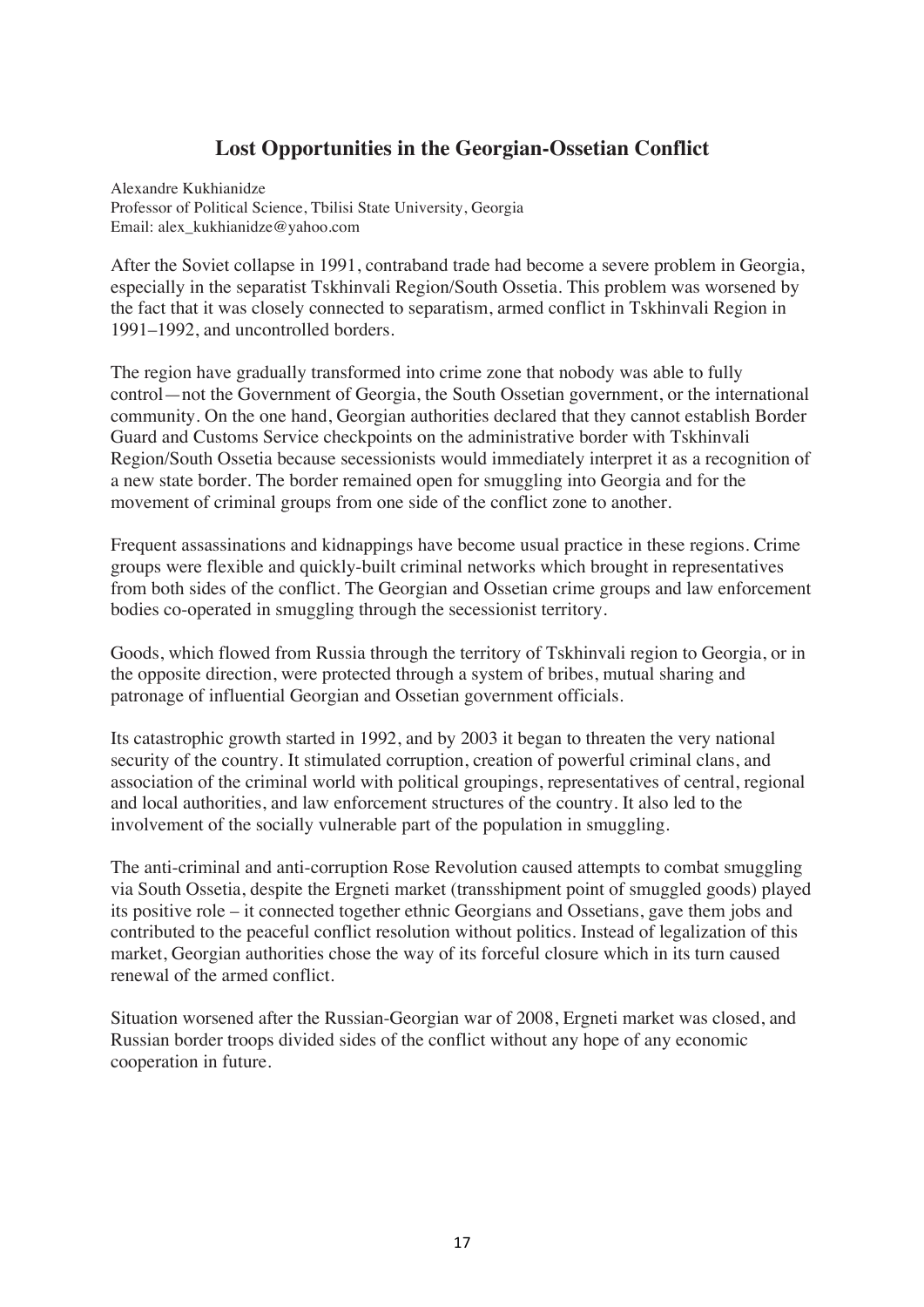Minna Lundgren Mid Sweden University Risk and Crisis Research Centre and Department of Social Science E-mail: minna.lundgren@miun.se

## Micro level research in de facto Abkhazia: methodological and ethical impliations

### Abstract

We can imagine that living in an unrecognized state has its specific characteristics related to consequences deriving from unresolved conflict and economic and political isolation. Knowledge about everyday life in Abkhazia originates mainly from online news media and NGO reports. In the latter, economic hardship, the lack of personal security and arbitrary treatment by local authorities is stressed as the most common threats to human wellbeing in Abkhazia. Scholarly studies analysing micro level aspects of everyday life inside the de facto republic are few.

This paper therefore aims to explore how the lack of recognition and the unresolved conflict between Georgia and Abkhazia are embodied in the everyday life experiences of Abkhazian residents. The empirical material derives from fieldwork in Gagra, Gal(i) and Sukhum(i) in 2014, 2015 and 2017 and includes interviews with respondents from the major ethnic groups in Abkhazia. By the use of intersectional risk theory we can discern how lingering tensions and structural inequalities between different groups result in, among other things, differing patterns of mobility and unequal life chances. However, doing research that involves ordinary residents inside Abkhazia implies both ethical and methodological challenges, along with difficulties of access. These challenges will particularly be addressed and discussed in the paper.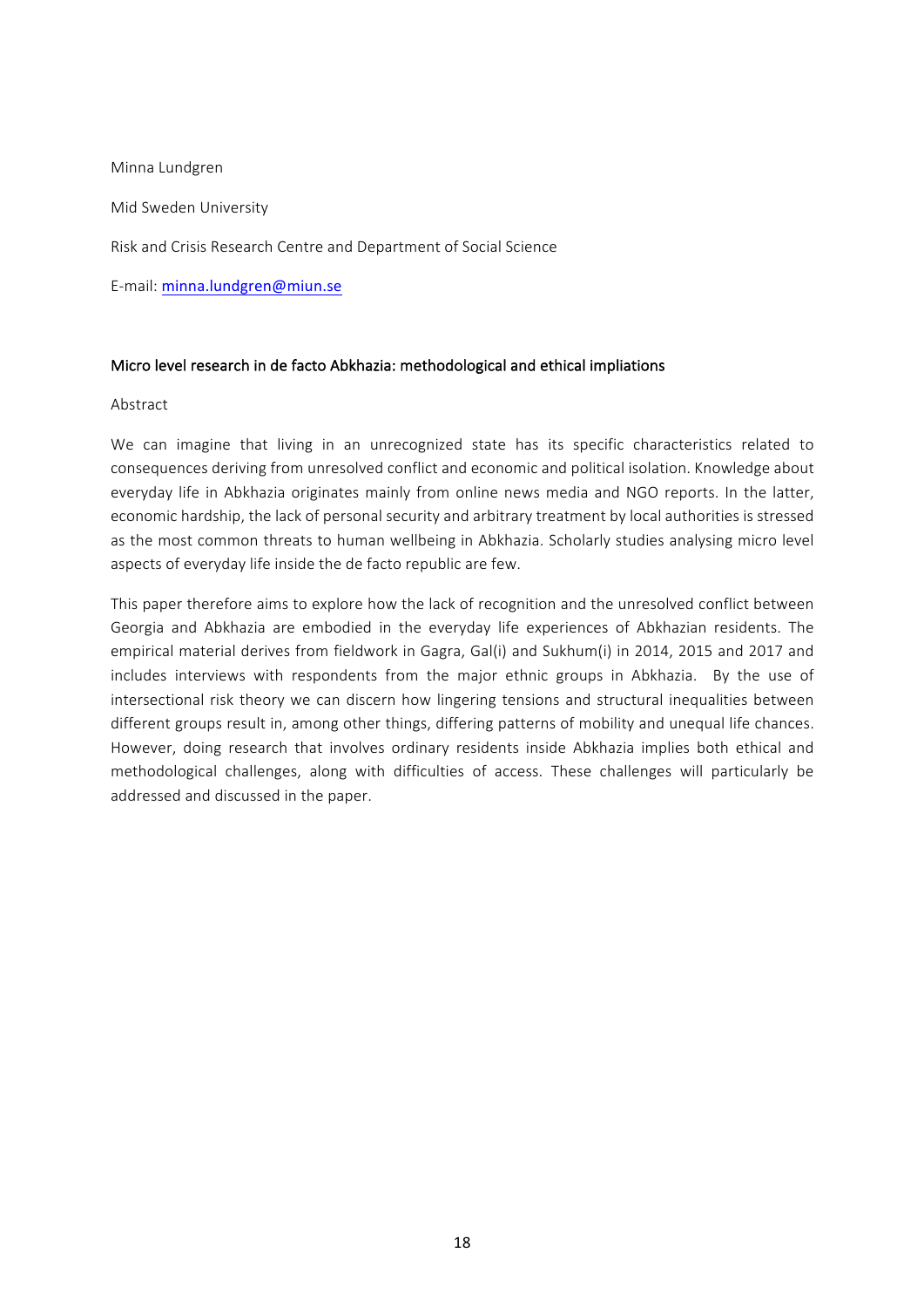Kyle Marquardt V-Dem Institute University of Gothenburg 28.09.17

### Ethnic conflict in the Soviet Union, with and without ethnicity

Social scientists use identity-based diversity as an explanatory variable in statistical analyses of wide variety of outcomes. In general, such diversity statistics use the ethnic group as their foundation, with group characteristics and traits incorporated as weights. However, work on identity politics indicates that these characteristics and traits may themselves better explain political outcomes than ethnic identity. In this article, I focus on one trait commonly associated with ethnicity—language--and provide a theoretical argument linking different forms of linguistic diversity to conflict, an important outcome in the literature on diversity. I then examine the relationship between linguistic diversity and events of ethnic conflict in a key case: events of ethnic conflict in Soviet regions in the period 1987-1992. I find that measures of linguistic diversity better account for variation in this outcome than do their ethnic corollaries. These findings illustrate that scholars can and should measure identity-based diversity without relying on ethnic groups.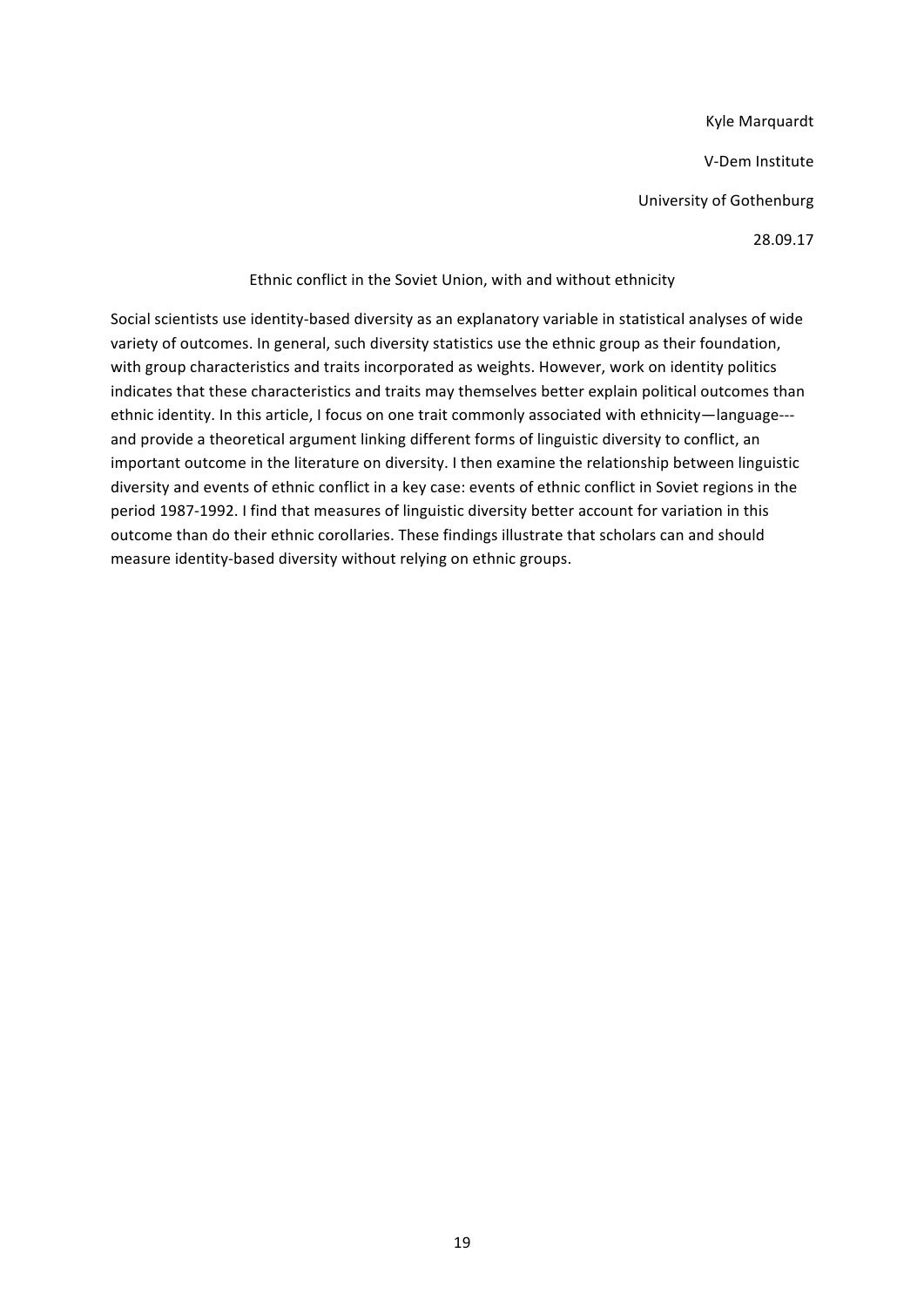### **David Matsaberidze**

*Assistant Professor,* Ph.D. *Department of International Relations Faculty of Social and Political Science Iv.Javakishvili Tbilisi State University* E: davidmatsaberidze@yahoo.com

### **The Idea of a Nation in the Post-Soviet Populist Discourses: The Case of Georgia**

The paper will analyze populist discourses of the Presidents of Georgia through comparative perspective since declaration of its independence in 1991. Considering populism as a policy-making tool of particular elites, the study argues that each President tried to make a *Georgian nation* in the center of their rhetoric for the mobilization of masses in their support. The research will demonstrate that Zviad Gamsakhurdia was a *savior* populist, seeking redemption of the Georgian nation from the Russian yoke, thus responding to the anti-Soviet sentiments of the time. Eduard Shevardnadze was *pragmatic* populist, referring to the *civic discourse* for the state-building under the plundered statehood and nationhood, thus responding to the disillusionment of the first years of independence. Mikheil Saakashvili was *idealist* populist, bringing the *Western discourse* for refurbishing the Georgian nation in a Western style, under promise of membership in the Euro-Atlantic structures. Since 2012, one could argue for the loss of a national idea in political discourse, in the midst of clash of populist discourses of the President Giorgi Margvelashvili and the Prime Minister Giorgi Kvirikashvili: the former defending constitutional backbone of state institutions, i.e. functioning democratic state, whereas the latter promoting a *leftist populism* in the name of ensuring social welfare, which at some point compromises the national idea. Theoretically the paper will rely on constructivist approach, whereas the case study method will refer to content analysis of public speeches of presidents, PMs and key politicians, as well as policy documents setting the domestic and foreign policy agendas of the country.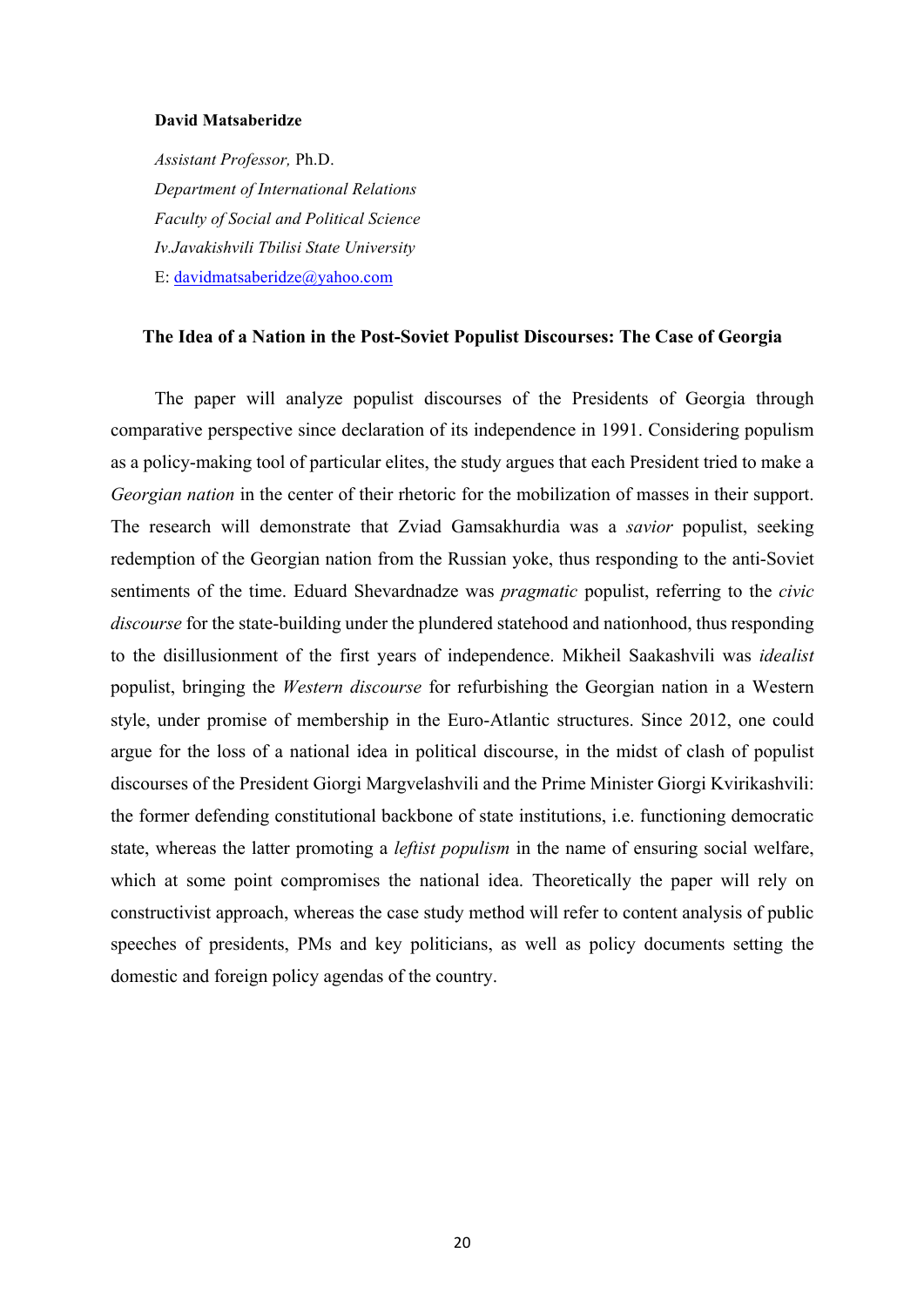Eleonora Minaeva, minaevaeleonora@yandex.ru 15 Bukireva Street, Perm University, Perm 614990, Russia Perm University, MA Political Science Program Petr Panov, panov.petr@gmail.com 15 Bukireva Street, Perm University, Perm 614990, Russia Perm University, Professor of Political Science Department

# **Ethnic Republic in Russia: Spatial Localization of Ethnic Groups and Linguistic Policies**

Since the status of Russian republics is clearly connected with ethnicity ('titular ethnic group'), there is a good reason to define them as 'ethnic regions', 'ethnic republics', and 'ethnic autonomies' (Giuliano, 2006; Gorenburg, 1999; George, 2009). Granting ethnic territorial autonomy is usually accompanied by some preferential policies (Horowitz, 1985), including preferences in the field of ethnic identity issues such as language and culture. At the same time, as far as we talk about territorial autonomies, representatives of other ('untitled') ethnic groups often amounts a significant part of the their population. As a result, preferential policy may produce some conflicts in inter-ethnic relations (Panov, 2016). Thus, the issue of learning the language of the titular group is of great disputed in Russia. Some republics follow a 'strong policy' (compulsory learning the language of the titular group for all students), while the other republics prefer a 'soft policy' (optional learning) (Borisova and Sulimov, 2017). In some regions language educational policy causes conflicts and political struggle, in others it does not.

In the paper, we examine the hypothesis that among other factors, regional variations in linguistic policy depends on the spatial localization of ethnic groups. Therefore, as the main independent variable, we consider the degree of the congruence between ethnic and political-administrative borders: 1) how ethnic groups are localized concerning to each other (combined vs. segregated localization formats); 2) how the borders of ethnic groups' localization correlate with the boundaries of the autonomous region.

Empirically the study is based on such sources as Ethnic Regional Autonomies Database [http://identityworld.ru/index/database/0-21], Geo-referencing Ethnic Power Relations (GeoEPR) [https://icr.ethz.ch/data/epr/geoepr], and Global Administrative Areas (GADM) [http://www.gadm.org]. These data have been analyzed by using of Geographical Information Systems (GIS) technique. For the measurement of the congruence between ethnic and political-administrative borders, the special conceptual and measuring toolset has been developed; particularly the indices of segregation and concentration of "titular" ethnic groups for the ERA were calculated as operational indicators. On the basis of these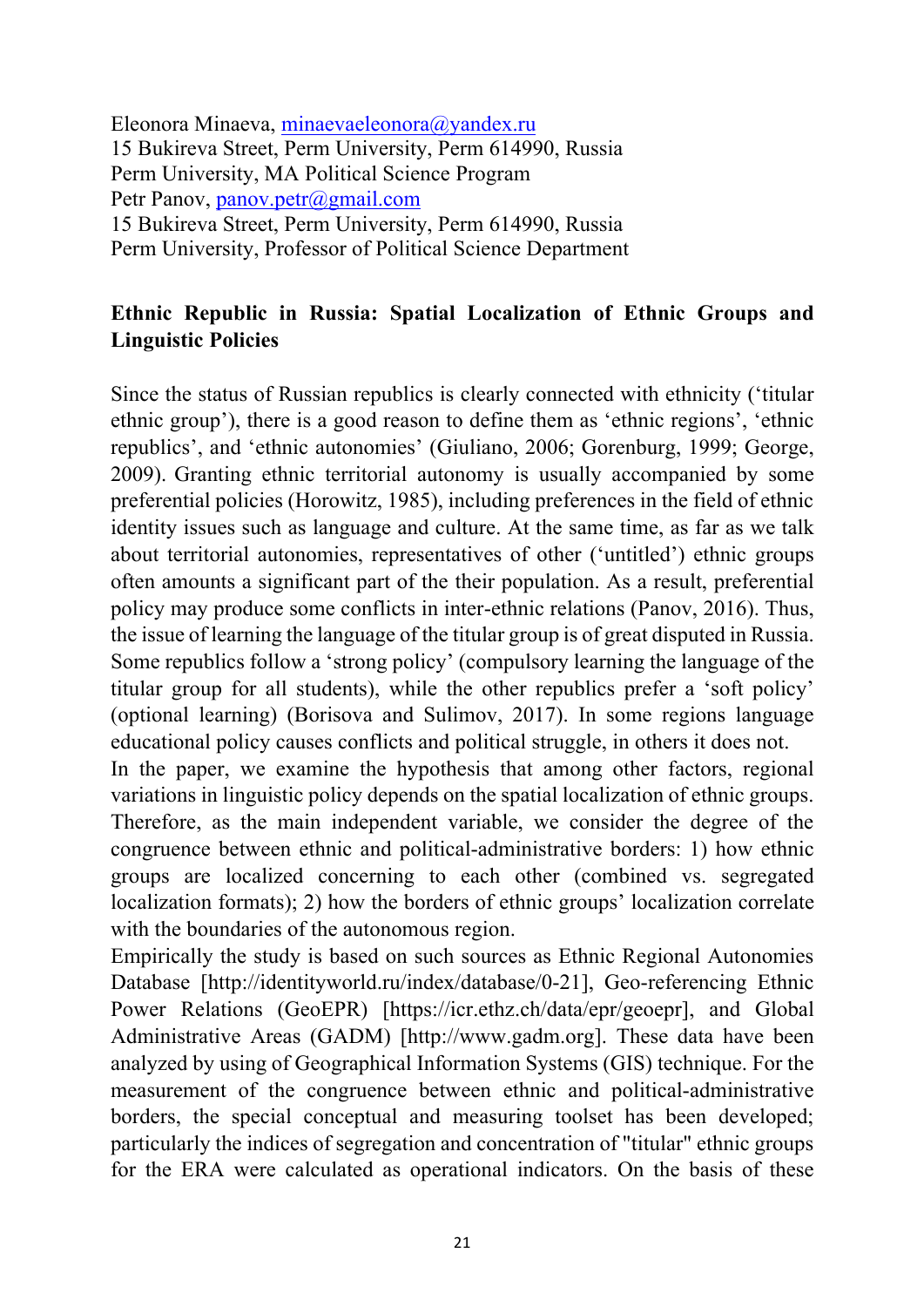indicators four models of the congruence between ethnic and politicaladministrative borders have been developed. We juxtaposed them with linguistic policies in the republics and find a fairly high degree of correlation between them. Also, such juxtaposition allows us to make some conclusions concerning the issue why similar linguistic policies have different effects from the view of inter-ethnic relations in the republics.

# **References**

Borisova, N. and Sulimov K. (2017) Linguistic Territorial Regimes in Multilingual Ethnic Territorial Autonomies, Nationalities Papers. Published online: 18 Sep 2017. doi/full/10.1080/00905992.2017.1351938

George, J. (2009) The Politics of Ethnic Separatism in Russia and Georgia (New York: Palgrave Macmillan).

Giuliano, E. (2006) Secessionism from the Bottom Up: Democratization, Nationalism, and Local Accountability in the Russian Transition, World Politics, 58(1), pp. 276–310.

Gorenburg, D. (1999) Regional Separatism in Russia: Ethnic Mobilisation or Power Grab?, Europe-Asia Studies, 51(2), pp. 245-274.

Horowitz, D. (1985) Ethnic Groups in Conflict (Berkeley & Los Angeles: University of California Press).

Panov P. (2016) In search of inter-ethnic balance: ethnic composition and informal power-sharing in Russian national republics. - European Politics and Society, 17(3), pp. 353-372.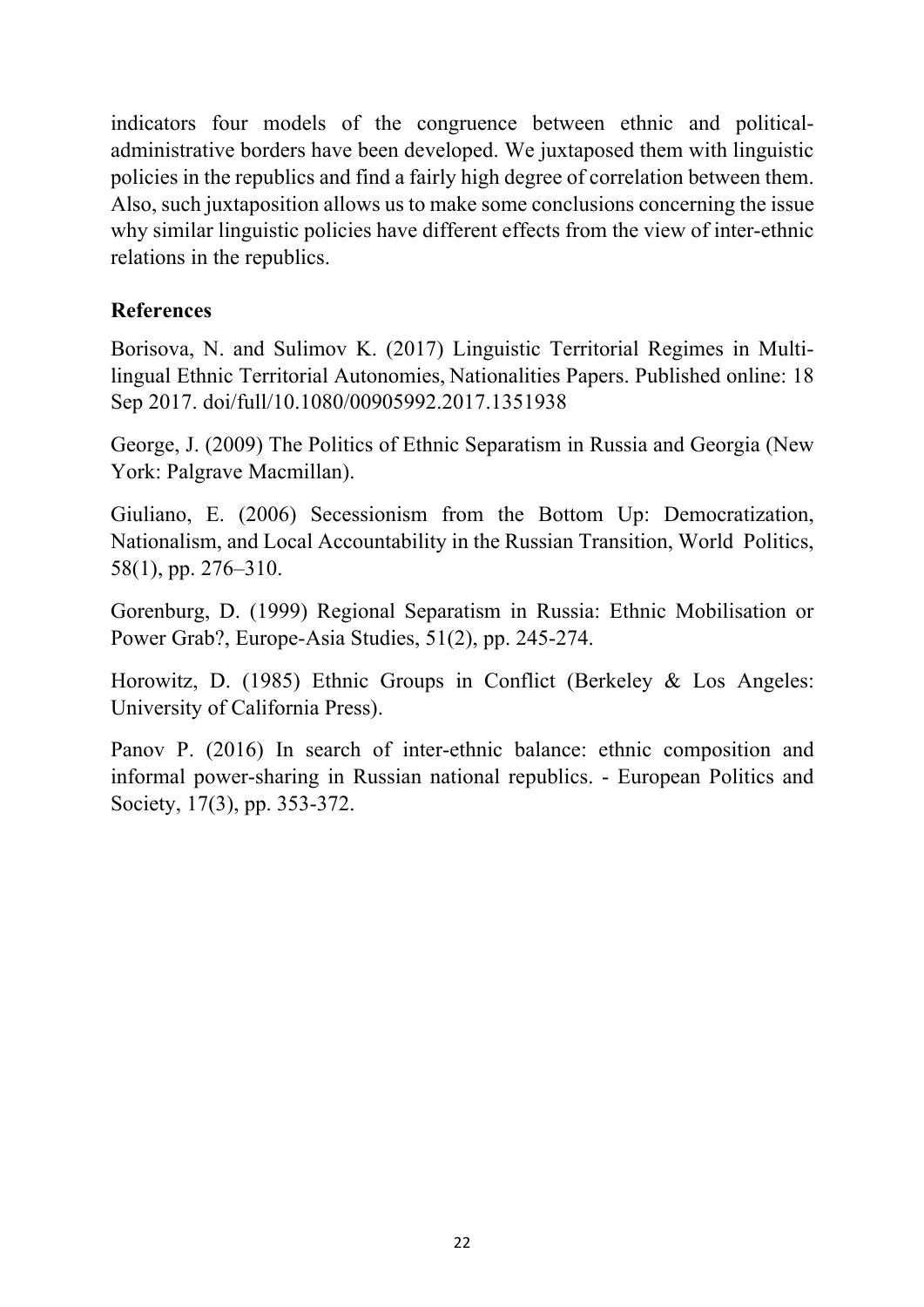# Eleonora Narvselius, PhD Eleonora.Narvselius@slav.lu.se Lund University, SOL

#### Research assistant

#### **The 1943—44 Volhynian massacres in the Polish-Ukrainian-Russian "triangle of memory"**

Polish-Ukrainian antagonisms have a long history that stretches over several centuries. The collective memories and historical narratives identify two most significant outbreaks of violence in the twentieth century with Polish and Ukrainian national interests at stake. The first is the Polish-Ukrainian war of 1918-19. The second is the massacres of Polish and Ukrainian civilians that took place in the Nazi-occupied Polish-Ukrainian borderland and continued in spiral of anti-Ukrainian violence and forced migrations after WWII. Over the past decade, the massacres in Volhynia and Eastern Galicia in 1943*–*44 grew to one the most politicized historical topics in both Poland and Ukraine, as consensus about numbers of the civilian offers, conceptual framing, motivations of the killings, and attribution of responsibility have not yet been achieved. At the same time, this "memory war" that culminated in the Polish legislation on "Wolyn" a case of genocide in 2016, had its repercussions in Russia. On the one hand, it became instrumental for the Russian propaganda, especially after the Maidan, in its efforts to present the mass murders of the wartime Ukrainian nationalist movement as the founding myth and guidance to action in the present-day "fascist" Ukrainian state. On the other hand, Russian political and cultural establishment were themselves confronted with charges of genocide connecting to the death of the Polish officers (Katyn massacres) and deliberate starvation of Ukrainian peasants in the wake of the collectivization campaign (The Holodomor).

My presentation will bring into the limelight the intellectual positions detectable in the multidirectional debate on the ethnic motivation of mass murders and charges in genocide in the Polish-Ukrainian-Russian "triangle of memory".

**Eleonora Narvselius,** anthropologist, Ph.D., is presently affiliated with the Center for European Studies at Lund University (Sweden). She is the author of

- Ukrainian Intelligentsia in Post-Soviet L'viv: Narratives, Identity and Power. Lanham- Boulder-New York-Toronto-Plymouth, UK: Lexington Books, 2012;
- "Bandera Debate": Contentious Legacy of World War II and Liberalization of Collective Memory in Western Ukraine, in *Canadian Slavonic Papers*, vol. LIV, nos.3-4, September-December 2012: 61- 82.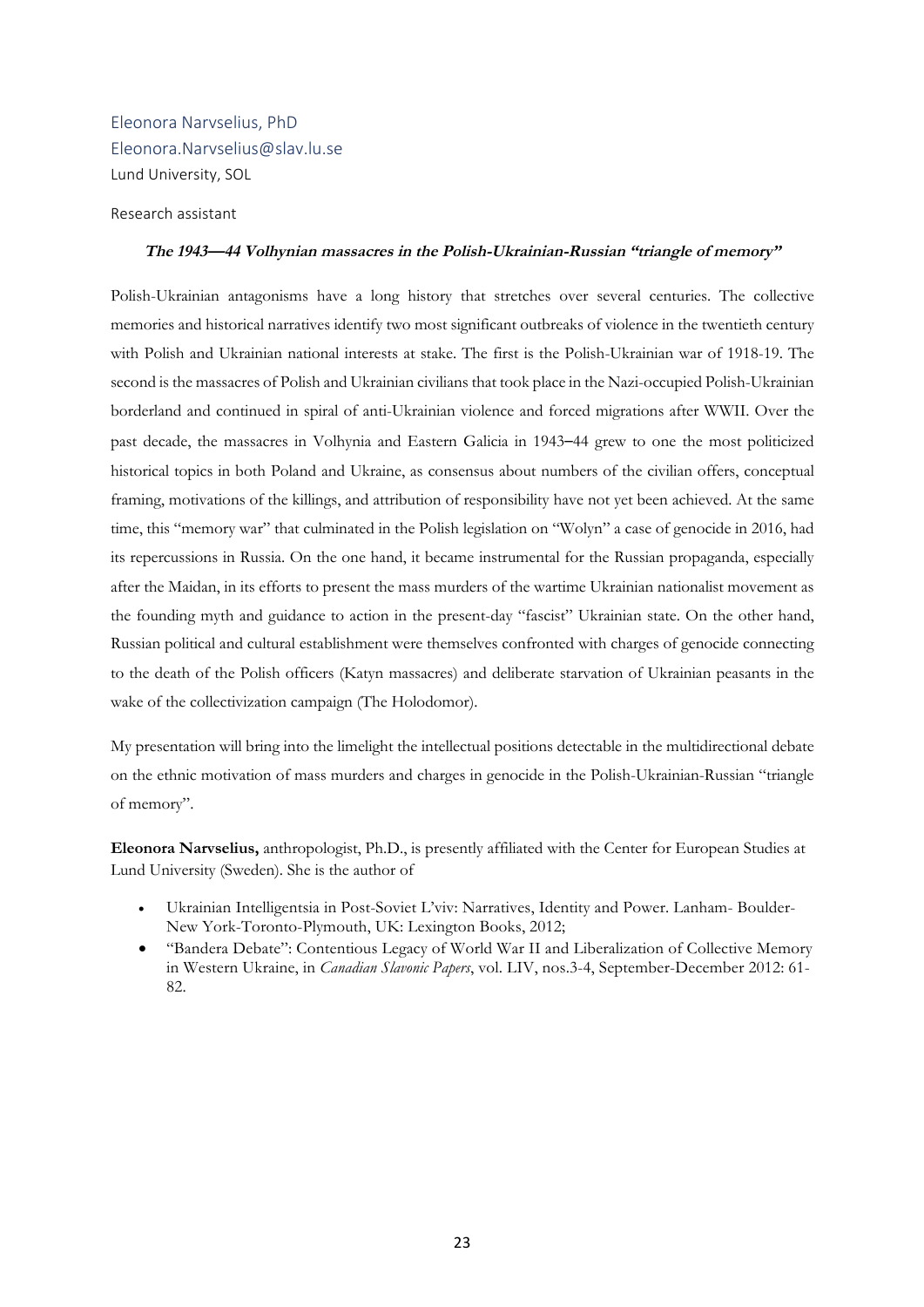## **Post-Soviet Azerbaijani Ethnic Identity and Post-Revolutionary Iranian Azeri Ethnic Identity: Overlaps and Interactions**

Sahar Nejati Karimabad

Ph.D. Candidate in Area studies at Middle East Technical University

Email Address: sahar.karimabad@metu.edu.tr

saharnj123@gmail.com

Postal address: Viccolo San Marco Vecchio, 4, Firenze (Florence), Italy,

Postal Code:50133

Cell Number: +39 366 4833608

<u> Andrew Maria (1989)</u>

In 1990s Azerbaijan was part of a bigger wave of identity crisis that came along with institutional collapse inside the regime and finally the disintegration of the Soviet Union. This wave had started in 19960s when the Soviet regime pulled the ropes tighter against cultural diversification<sup>8</sup>, or in other words reacted more fiercely to cultural divergences in the quest for the New Soviet Man.<sup>9</sup> The process of identity crisis at turn of the Soviet Union's dissolution was a rapid and painful one. This process involved a multidimensional deconstruction of identity in all societal levels of the Soviet republics. Agadjanian states that this massive deconstruction fed on the energy of particularism, which he believes led to "entropy" and "anomie". In the aftermath of the Soviet dissolution, under the new states people started to seek patterns of cohesion other than the Soviet Citizen, which left them with the options of conventional groupings based on language, religion and ethnicity.

On the other side of the Republic of Azerbaijan's borders, the Iranian Azeri ethnicity went through a different process of identity-building process after the Islamic Revolution of 1979. However, the cross-national interactions of this ethnic kinship has been continuing in both countries and have a significant role in the shaping of both countries' foreign policy regarding each other. The present study aims at discussing the overlapping and difference points of identity-building processes in these two countries and drawing a clearer picture of the way they interact with each other. The study will also briefly encompass the effect of nation-building policies of the Republics of Azerbaijan and Islamic Republic of Iran on these processes.

 $8$  Agadjanian, Alexander. "Revising Pandora's Gifts: Religious and National Identity in the Post-Soviet Societal Fabric." Europe-Asia Studies 53.3 (2001): 473-488.<br><sup>9 9</sup> Alt, Herschel, and Edith Alt. The new Soviet man: His upbringing and character development. New York,

Bookman Associates, 1964, p 23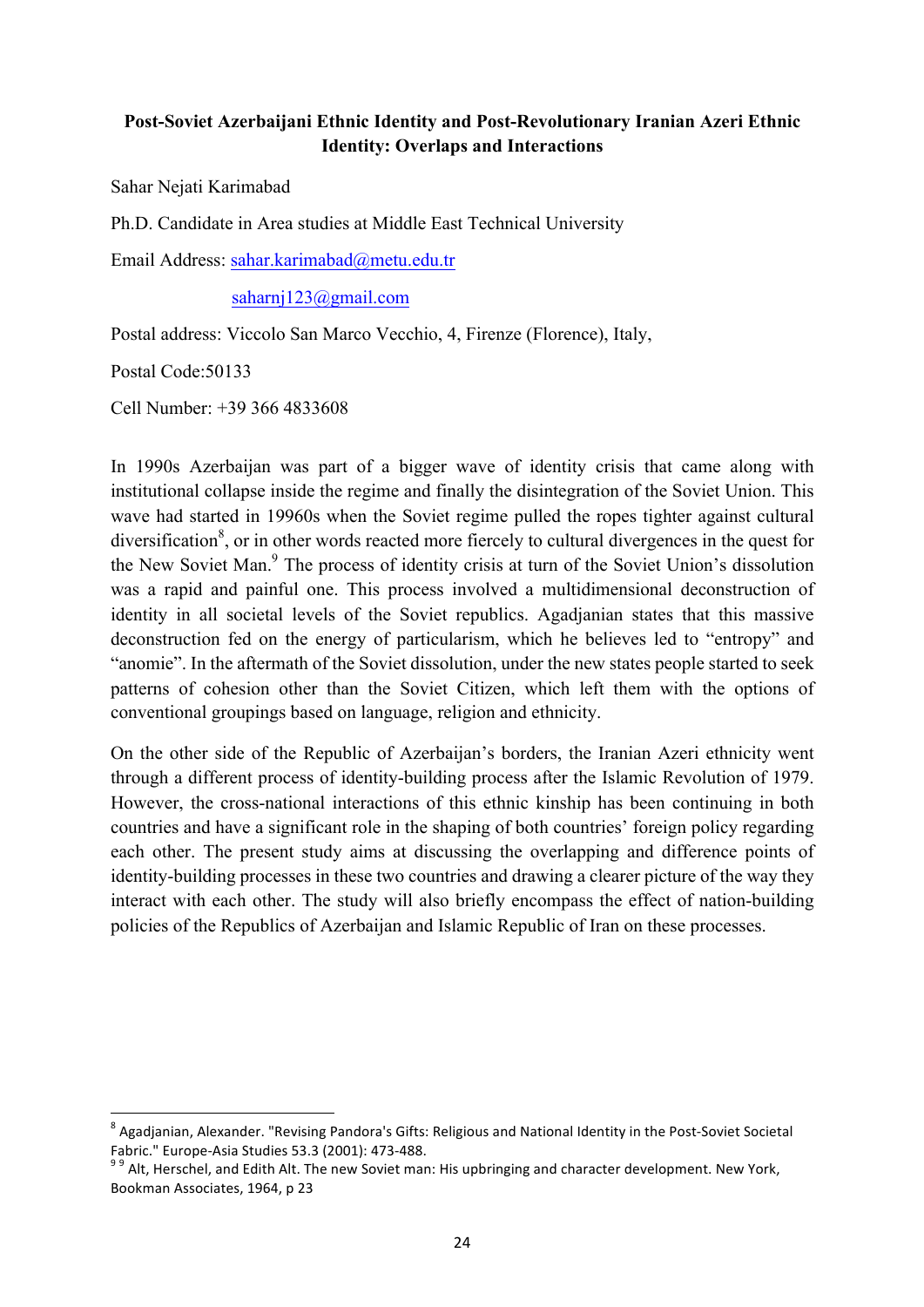Dr. Alexander Osipov

International Centre for Ethnic

and Linguistic Diversity Studies

Flensburg, Germany / Prague, the Czech Republic

aosipov1@gmail.com

## **'The rehabilitation of repressed peoples' – how it mirrors the Russian nationalities policy and why it does not make troubles**

The paper concerns the so-called 'rehabilitation of repressed peoples' in the Russian Federation. 'Repressed peoples' are understood as ethnicities forcefully resettled under the Stalin rule in the 1930-50s (Pohl 1999); their 'rehabilitation' is interpreted as a policy aimed at the legal, political and social redress for the damage inflicted on the said ethnicities as such. This policy is regulated by two national laws adopted in 1991; while one targets the 'rehabilitation' of ethnic collectivities, the other one provides for the exoneration and rehabilitation of individuals (Bougai 1997). Both laws are still in force, and the process of 'rehabilitation' is going on although playing a marginal and almost invisible role. The Russian President's Decrees on the rehabilitation of the peoples formerly deported from Crimea seem to revive the issue.

The paper addresses a paradoxical development of the 'rehabilitation'. The issue of the formerly deported peoples (FDP) was on the forefront of public debates in the late 1980s – early 1990s (Khazanov 1995); the FDP movements launched loud campaigns; the legitimacy of their claims was widely acknowledged; the public reaction was translated into the respective legislation; the FDP claims really destabilised the political situation in the North Caucasus. However, the FDP movements failed to set up a joint agenda and in fact dissipated by the mid-1990s, and this happened without significant pressure or intimidation of the authorities.

The author points out that the policies of rehabilitation mirrors and embodies the major features of the Russian 'nationalities policy' in general. The 1991 law on the repressed peoples set up the vocabulary and the major concepts of the later ethnic policy. The law and related pieces of legislation demonstrated a high degree of uncertainty; that allowed a flexible interpretation, a 'systemic hypocrisy' (Brunsson 1989) and implementation techniques based on the principle of 'narrowing funnel'. The FDP movements were in fact interested in symbolic issues and territorial claims; the threat of ethnic conflicts opened up opportunities for the authorities to employ effective hegemonic strategies, and FDP activists were incorporated into mainstream institutions or marginalised. Therefore, the 'rehabilitation policy' can serve as a model of the Russian or post-Soviet diversity policy which turns out to effectively tame ethnic claims.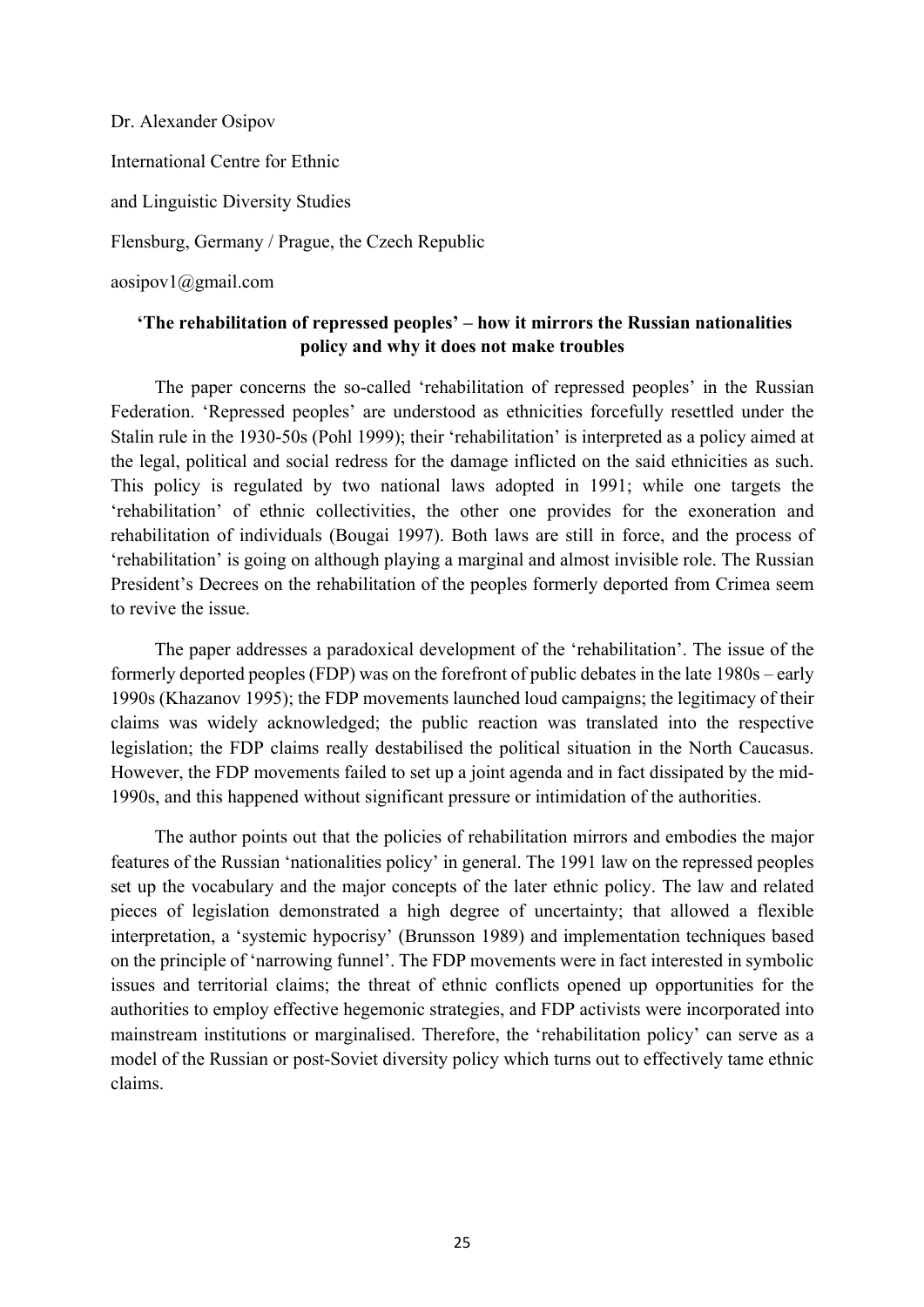## **Bibliography**

- Bougai, Nikolai. 1997. *The Deportation of Peoples in: The Soviet Union*. Hauppauge, NY: Nova Science Publishers
- Brunsson, Neil. 1989. *The Organization of Hypocrisy. Talk, Decisions and Actions in Organizations*. Chichester, NY: John Wiley & Sons
- Khazanov, Anatoly. 1995. *After the USSR: Ethnicity, nationalism and politics in the Commonwealth of Independent States*. Madison: Wisconsin University Press
- Pohl, Otto. 1999. *Ethnic cleansing in the USSR, 1937-1949*. Westport, CT: Greenwood Publishing Group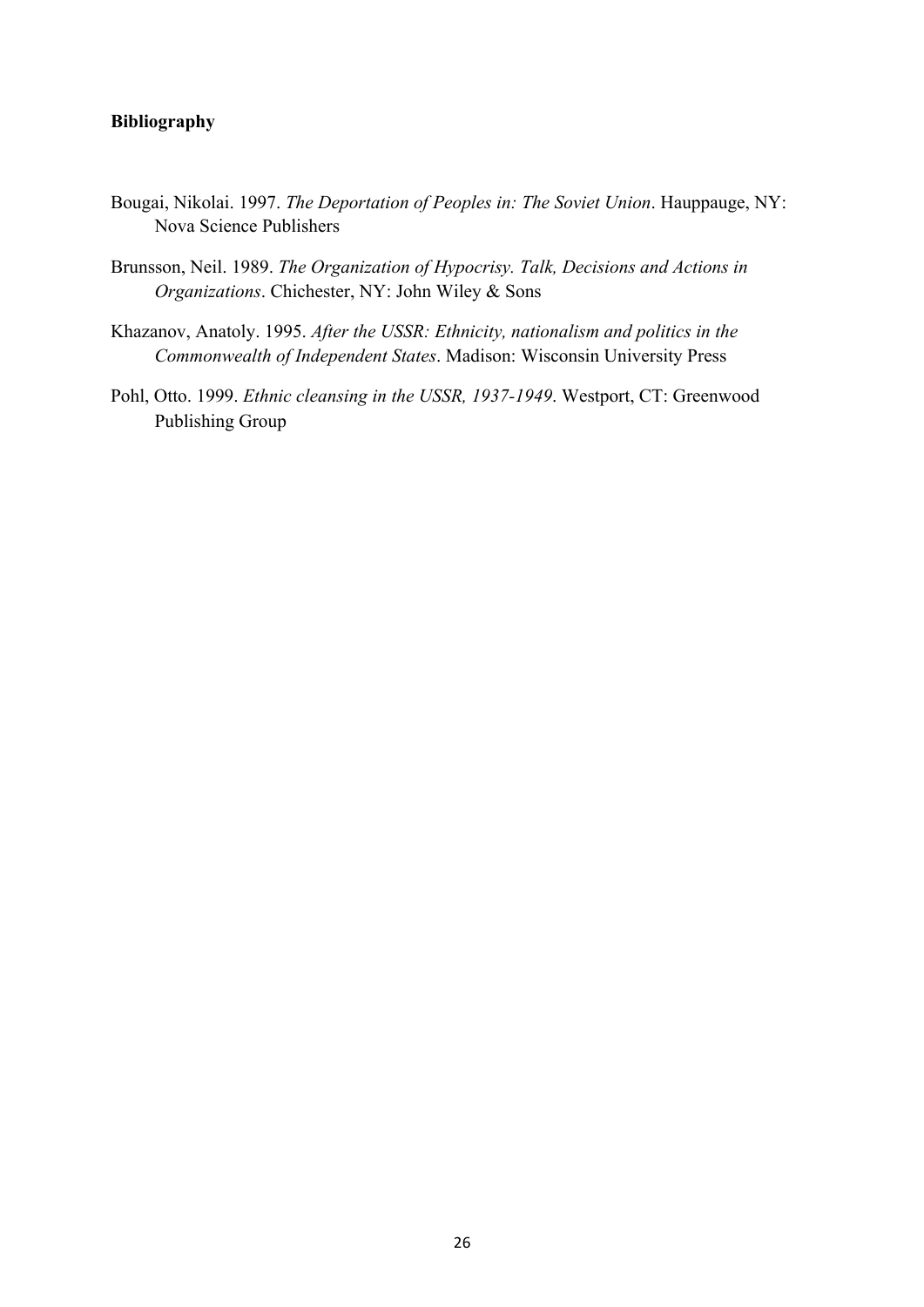# Colonial Entanglements: The Expulsion of the Adyghe as a Challenge to the Russian Nationality

Oleksandr Polianichev, Ph.D.

Leibniz-Institut für Geschichte und Kultur des östlichen Europa, Leipzig, research fellow oleksandr.polianichev@eui.eu

My paper, based on previously unknown archival evidences, examines a neglected, yet far-reaching, impact that the expulsion of the Adyghe had on the place of Ukrainian population in the imperial hierarchy of loyalties and, most importantly, on the notion of Russianness.

In the early 1860s, the military administration of the Caucasus, willing to apply in practice new technologies of human categorization and social engineering<sup>10</sup>, launched a plan of the mass expulsion of the Adyghe/Circassians from the mountainous territories (which ultimately resulted in the deportation and death of several hundreds of thousands of people) and the simultaneous colonization of the vacant lands by the "Russian element." The "element," in fact comprised of Ukrainian-speaking Cossacks, proved to be reluctant colonizers and strongly objected to leave their households and move beyond the Kuban River. This dramatically affected the perception of them on the part of enraged authorities. In the eyes of the latter, Ukrainian/Little Russian Cossacks emerged as an extraneous, malignant, and contagious part of the healthy "Russian body," which could only be cured by vigorous, unprecedented Russification. Effectively, the Cossacks almost overnight turned from an agent of Russification into its object, ending up as non- or, rather, not-yet-Russians. As a result, the policy of Russification soon spread to the territory of Ukraine itself.

In the paper, I intend to show that colonial situations, such as this one, could have tremendous effect not only on the colonized people, but on the metropole as well. In this sense, the Caucasus was a testing ground for bold imperial experiments, later applied in other borderlands and in the imperial heartland itself.

<u> Andrew Maria (1989)</u>

<sup>&</sup>lt;sup>10</sup> "To Count, to Extract, to Exterminate: Population Satistics and Population Politics in Late Imperial and Soviet Russia," in Grigor Suny, Terry Martin, eds., *A State of Nations: Empire and Nation-Making in the Age of Lenin and Stalin* (New York, Oxford: Oxford University Press, 2001), 111-44.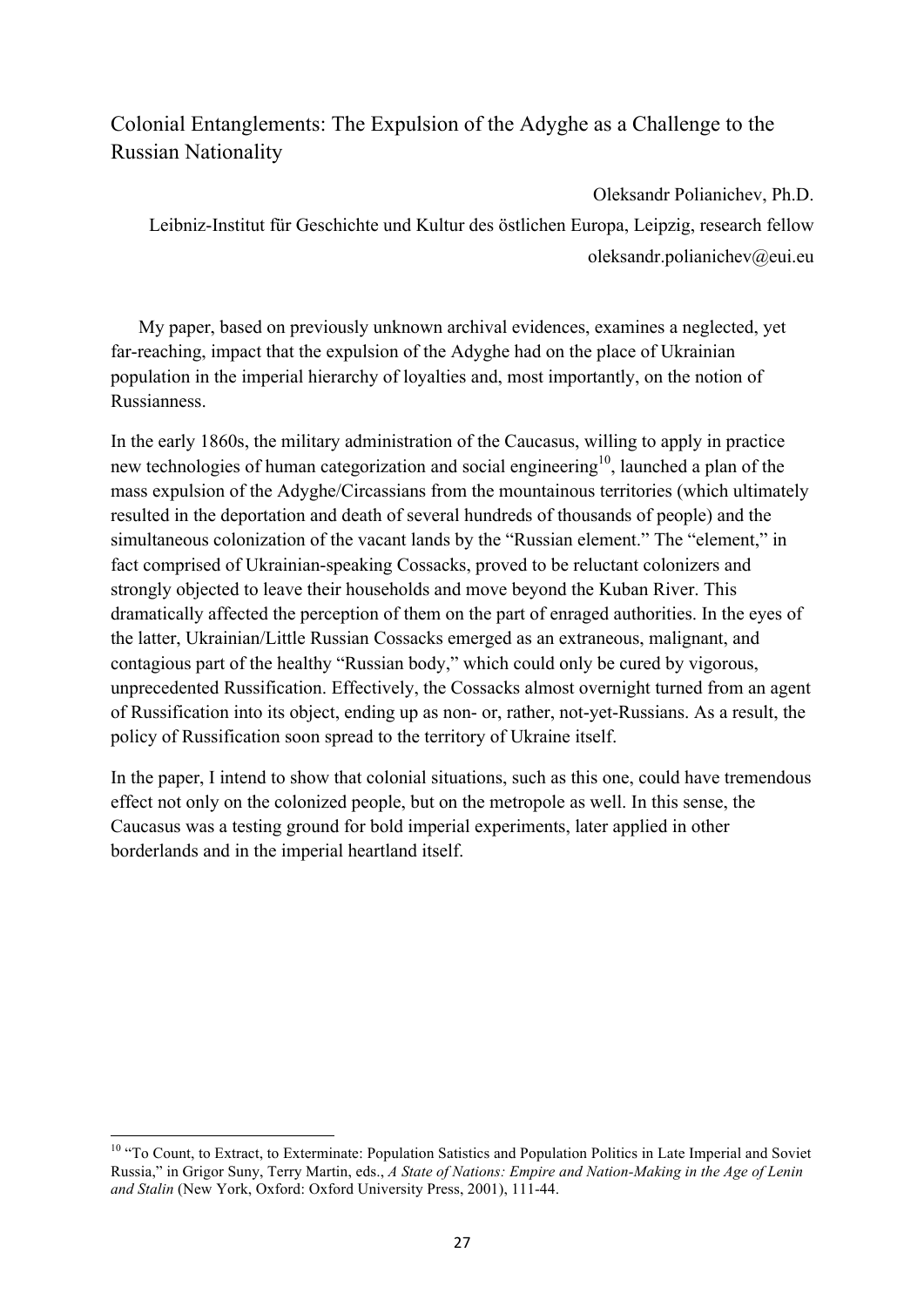### **Syrian Conflict's Ethnogeopolitical Consequences for Central Eurasia**

### **Babak Rezvani**

Syrian conflict's consequences for the Middle East and Europe are evident. However, its effects on Central Eurasian region are underreported and often underestimated. This paper discusses this conflict's consequences for ethnopolitical, geopolitical and hence also ethnogeopolitical situation in Central Eurasia. The Syrian Conflict may have consequences for the political situation and conflicts in Central Eurasia and notably in the Caucasus.

Scenario-thinking is a method of research in political science. It has, indeed, a certain speculative character but this may be reduced if one restricts himself/herself to tangible data

This paper tries to discuss different possible scenarios and their consequences for Central Eurasian region (which includes the Caucasus, Central Asia as well as Russia and Iran). Much depends on the final result of the conflict. Nevertheless, this conflict has also ethnogeopolitical consequences regardless and independent of the final result.

For example, Armenians whose number may be as high as 300,000 in Syria are fleeing Syria and may flee in larg(er) numbers to Armenia. According to many reports they are encouraged to settle down in the vacant land in Karabakh. This will further complicate the Karabakh conflict as it is a demographic boost for Armenians.

Syria is also home to North Caucasians: significant communities of Chechens, Circassians and Abkhazians live in Syria since the Ottoman times. The same may happen with the North Caucasians. They may flee to Circassian autonomous republics in Russia or to the vacant lands of Abkhazia. In one of Circassian republics, in Adygheya, Circassians constitute a minority of population. The influx of Circassian refugees may alter the republic's demography. The same is true about two other Circassian republics, Karabdino-Ballkaria and Karachayevo Cherkessia that are populated by Circassians and the Turkic Karachays/Balkars. Abkhazian separatist government is already actively encouraging settlement of Abkhazia by Abkhaz from the Middle east. Reports show that Abkhazians from Turkey visit and work there and many even permanently live in Abkhazia. An influx of Abkhazian refugees from Syria complicates the Georgian-Abkhazian conflict.

The attitudes of international actors may differ with this regard. They may condemn the settlement of occupied land by refugees, but they are more likely to accept the status quo and even recognize it in order to solve the demographic/humanitarian crisis. The shift of population may catalyze the international recognition of Nagorno-Karabakh or Abkhazia.

In addition, this paper will pay attention to a few possible post-conflict scenarios with regard to religious (in)tolerance in the wider region.

Babak Rezvani University of Amsterdam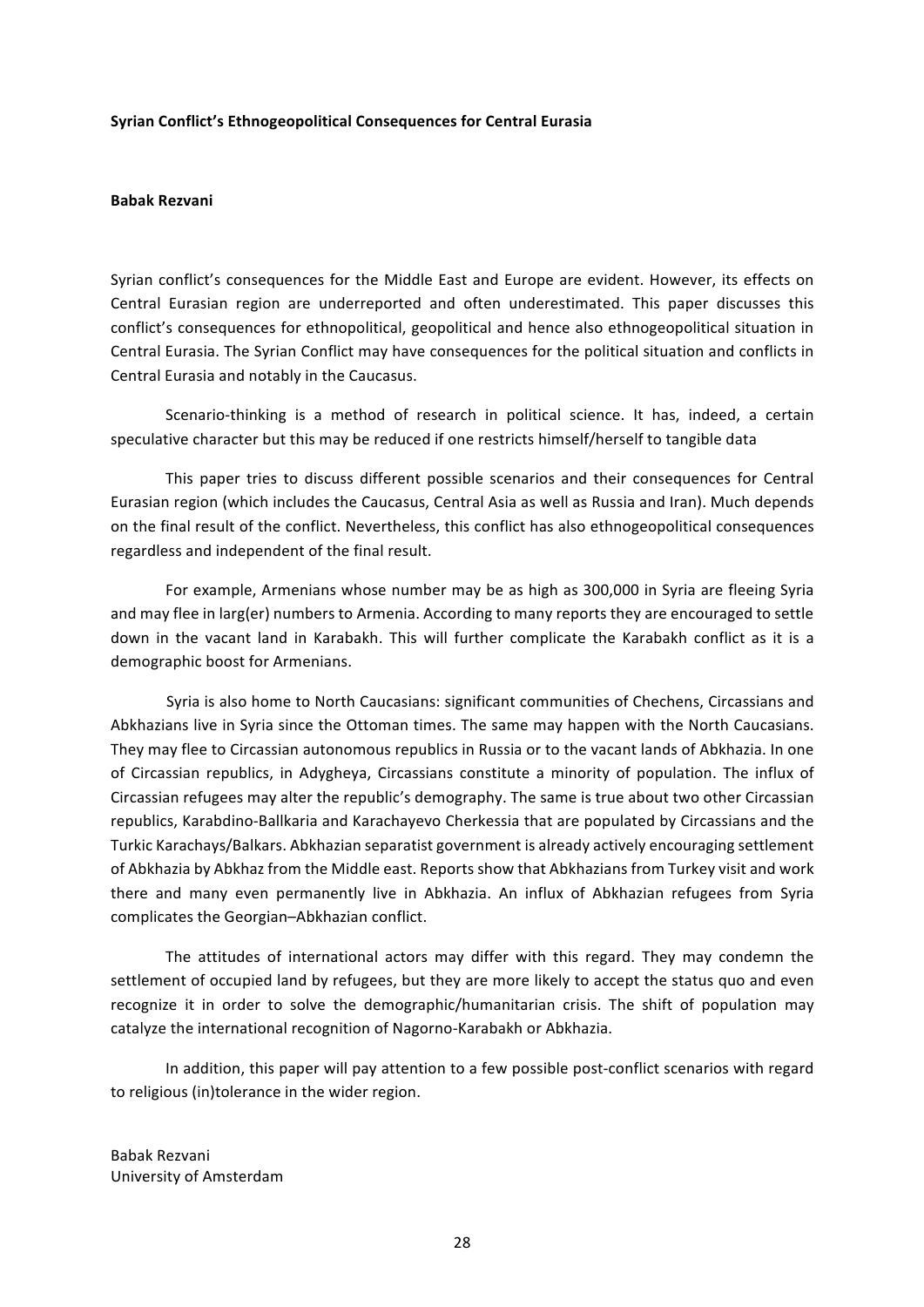## Radboud University, Nijmegen Chairman of the Association of EthnGeoPolitics

### Biography:

Babak Rezvani (PhD 2013, UvA) has studied International Relations and Cultural and Political Geography. He is specialized at teaching subjects related to international security and (violent) conflict management. He has served as a board member of Ceres research school (2007-2011) and serves now as the chairman of Association for the Study of EthnoGeoPolitics. He is the author of many publications in several languages. He has given guest lectures and taught courses in the Netherlands, USA, Kyrgyzstan and Georgia. He is the author of Conflict and Peace in Central Eurasia and Ethno-Territorial Conflict and Coexistence in the Caucasus, Central Asia and Fereydan, which applied qualitative cases studies, quantitative statistical analysis and QCA based on Boolean-Algebra. He has taught many courses about International and Global Politics, Geopolitics, Cultural and Political Geography, Conflict Management, as well as Qualitative and Quantitative Methods of Research (including GIS and visual analytic methods). In addition, to research and teaching, he is also a professional consultant and has offered his services to many (non-)governmental organisations.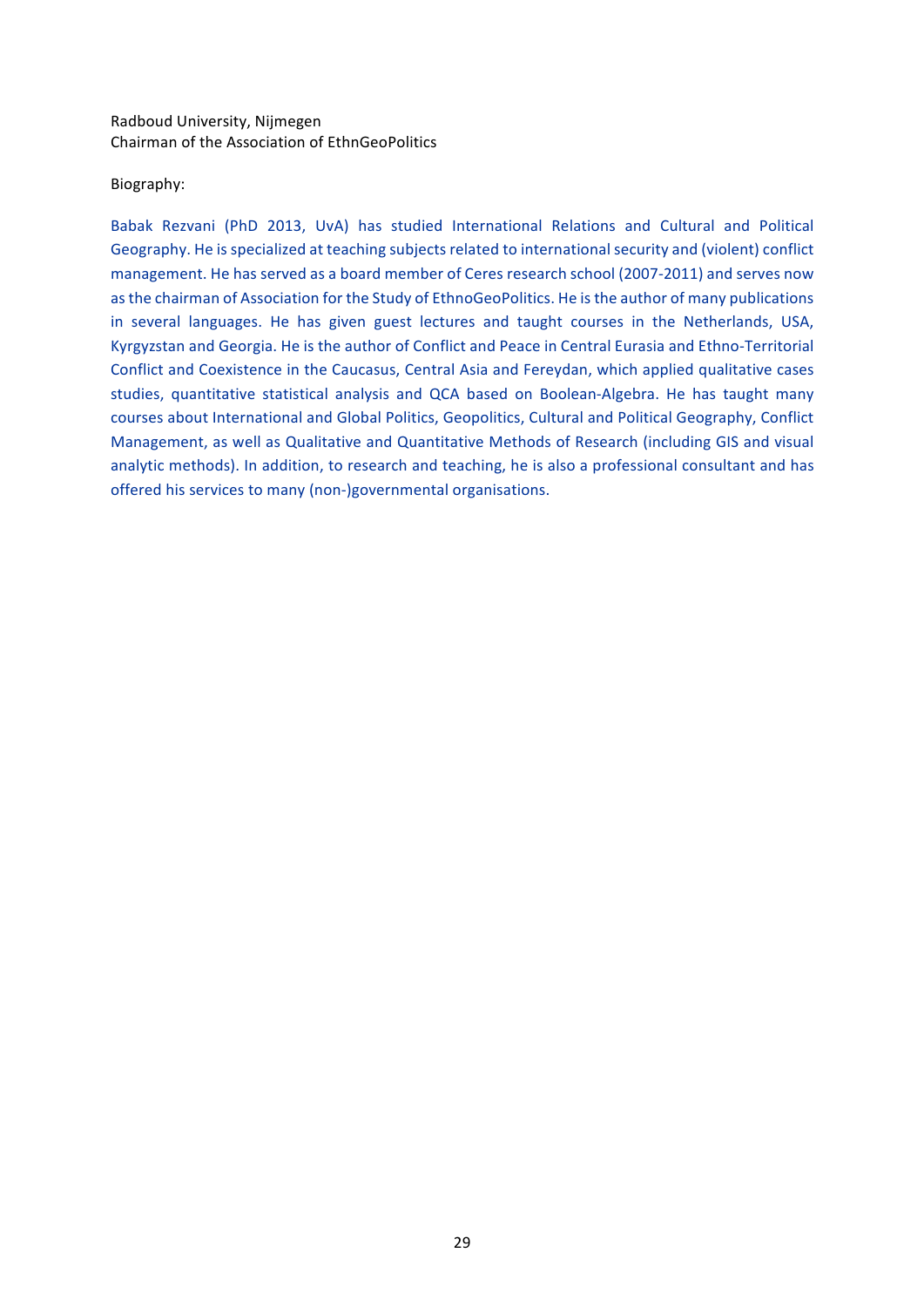## **Local Peace and Conflict: Narratives and Practices of Armenian-Azerbaijani Rural Communities in Georgia**

The presentation centers on ethnically mixed borderland communities caught in a trap of competing national narratives that spread from the surrounding states. It presents an ethnographic research on a contemporary rare case of cohabitation of Armenian and Azerbaijani rural communities that takes place in Georgia's southern borderland. The research examines the narratives and practices of these communities. The study focuses on the meanings that Armenians and Azerbaijanis attach to their actions in the relationships with each other. While living at the "edge" of the (mental) conflict zone between Armenia and Azerbaijan, the communities in question simultaneously cope with the conflict discourses coming from Armenia and Azerbaijan, the set of norms, rules and conditions imposed by Georgia's security policies and attitudes of Georgians towards them. In the situation where the communal interaction in the border region is continually affected by the policies of the host and neighboring states, these Armenian-Azerbaijani communities tend to mutually produce their own communal narratives in order to avoid conflict and focus on the myriad of other things they need in their daily lives. The collectively agreed interpretation of social reality allows these communities to develop a common strategy in order to keep conflict at bay for the sake of their well-being. To delineate this inter-ethnic conflict-avoidance strategy, it is necessary to trace patterns of social interaction within the Armenian-Azerbaijani mixed population that demonstrate how and why the members of both communities prevent the polarization of their "inter-national" relations, which is persistently promoted by belligerent political and media discourses present in each of their "national mainland". This analysis aims at identifying what alternative "imagined community" beyond that defined by "their" nation-states Armenian-Azerbaijani communities are able to construct and sustain. This case study is representative for various ethnically mixed communities whose co-nationals in their countries of origin are set to be in conflict (in addition to the South Caucasus such examples can be found in the Balkans, the Middle East and Central Asia). Understanding the ways by which ethnically mixed borderland populations are able to get past the conflict between "their" nation-states can help us understand how to lessen the spillover effect of international conflict into the communities' hosting country. The transnational nature of contemporary ethno-political conflicts that increasingly challenge border and state organizations across the globe makes this study highly relevant.

Vadim Romashov

Tampere Peace Research Institute [TAPRI] Faculty of Social Sciences University of Tampere

vadim.romashov@staff.uta.fi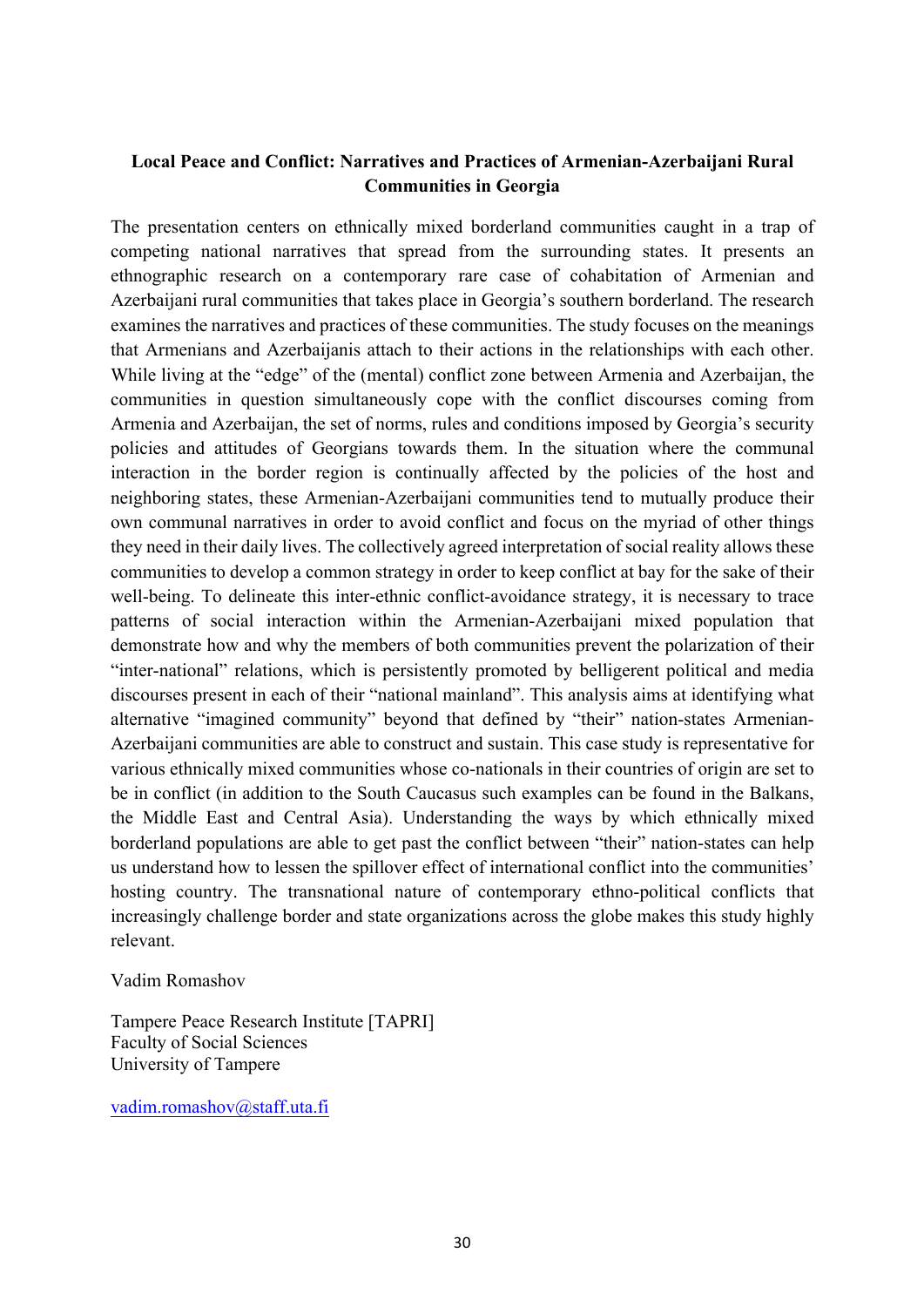# **National Borders and Transnational Languages: Nationalism and Trader-Cosmopolitanism in Georgia**

*Vera Skvirskaja, Department of Cross-Cultural and Regional Studies, University of Copenhagen, Denmark* 

Contact email: bdq883@hum.ku.dk

### **Abstract**

Xenophobia towards recent Muslim migrants and visitors and anti-Russian sentiment feed into present day Georgian nationalism as they do in many other post-Soviet locales (e.g. Skvirskaja 2012; 2014 on Muslim migrants in Ukraine). 'Russians' and 'foreign Muslims' are seen as posing, in their different ways, a threat to the territorial integrity and sovereignty of the Georgian nation-state, as well as affront to the honour of the Georgian nation. While these popular attitudes are often related to political sensibilities and stereotypes entertained by both ordinary people and those in power, economic considerations and professional aspirations also play a role. The tourism industry and international trade carried on by small- and medium-scale traders from Georgia are two economic spheres where the dynamics of nationalist sentiment often come to the fore and are managed in everyday life.

This paper discusses engagement with diversity and practices of coexistence among Azeri market traders in Tbilisi. The large wholesale and retail market of Lillo, situated on the outskirts of Tbilisi, is dominated by the Azeri entrepreneurs and petty traders who skillfully negotiate ethnic divisions within Georgian society and successfully navigate transnational routes and national borders. Focusing on the traders' life histories, business networks and mobility as well as their encompassing 'linguistic ideologies,' this paper compares and contrasts trader-cosmopolitanism among the Azeri ethnic minority with the more mainstream 'nationalism' and xenophobia of Georgian society. In particular, it looks at the post-Soviet generation of Georgians, i.e. those who have no first-hand experience of political belonging to the wider, quasi-imperial Russophone world of the former USSR. I argue that the current trader-cosmopolitanism of the post-Soviet generation is often deeply embedded in culture(s) of trade and commerce practiced during the Soviet period.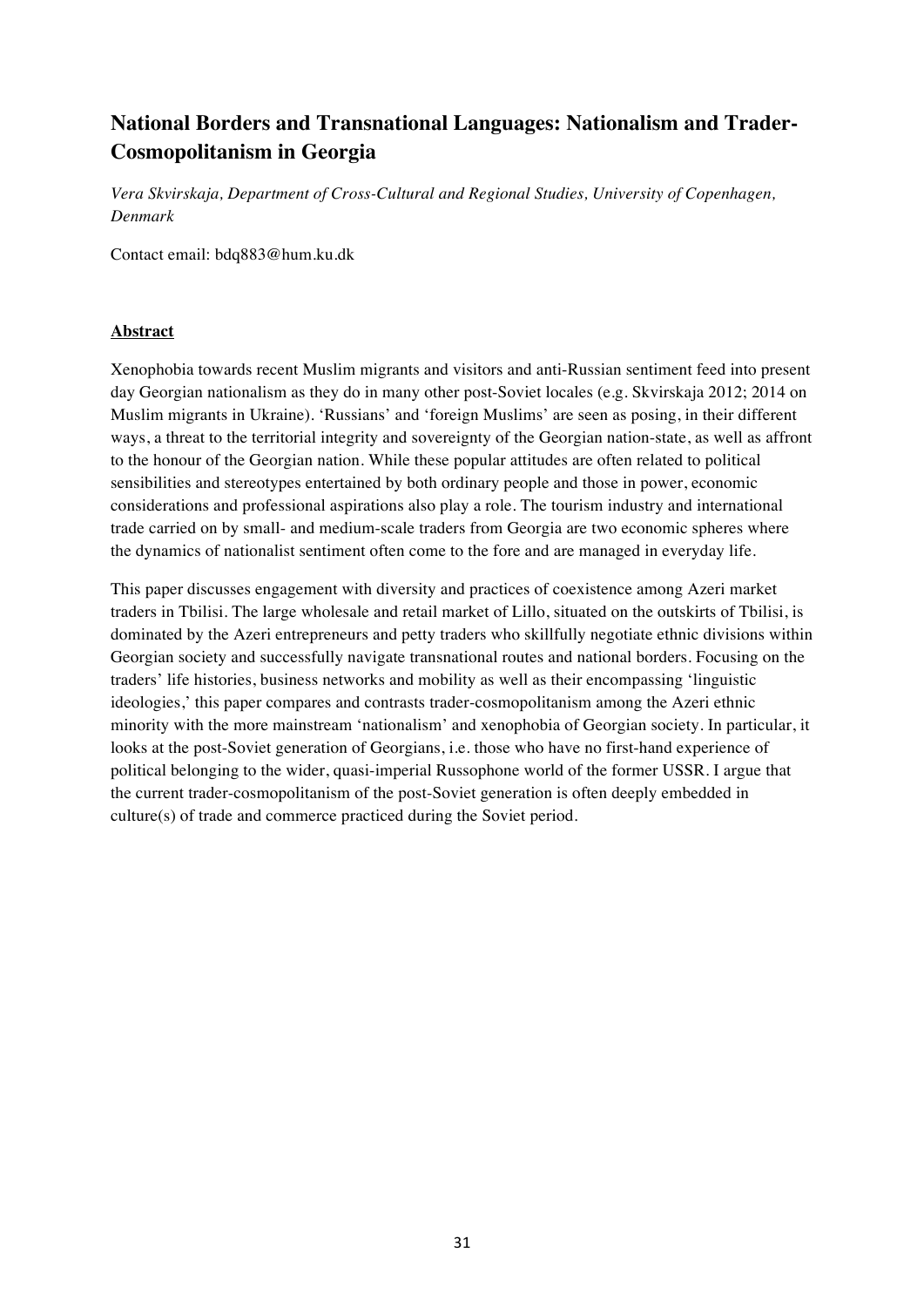## **Silk Road on a long run: China's presence in Russian Far East** Taksami, Natalia Karelian Institute University of Eastern Finland natalia.taksami@uef.fi

Today Eurasian, and even global, 'traditional' flows of goods and transport corridors are changing, adjusting to sanctions and investments. New routes are under discussion, old routes are under reevaluation. Plans, announced in the media are often far from what locals experience (or do not experience), and vice-versa, some ongoing constructions are not really discussed in media and official sources. Active discussion about Chinese investments in the "Arctic Corridor" railway is taking place in Finland; in Russia there is the confusion about China's railway-building plans. A minimum of six different projects were announced by the Russian media between 2014 and 2017, none were signed off and started.

China's transport corridors plans in Eurasia, along the Silk Road from Russian Far East through Nordic countries are of a great importance. They both serve investments and goods flows and, what is more important, they change the geopolitical role of the regions and the states. In Russian Far East and Nordic countries new transport corridors with Chinese investments become a tool for China to get access to new resources, to develop world-wide transport route and change geopolitical accents in Eurasia and globally. But what kind of mechanisms make these transport corridors so important for geopolitical changes and what security issues should be taken into consideration on the first place? And what kind of concerns – local communities issues and environmental security – are involved into these processes?

My research is based on 3 research cases, each rather distant from the other geographically but in other ways sharing similarities. The study comprises the following areas influenced by Chinese investments: Finland and the Russian Far East. In Finland the area under study runs from Rovaniemi to Sevettijärvi and Kirkenes, and area of Eastern Finland – Paikkala. In the Russian Far East case there have been three decades of intensive Chinese participation in the same directions: tourism, railroad planning and investments into small Chinese enterprises, built in Russia. This long-term experience has had long-term effects on residents, and the local economy. In Finland local communities are protesting against opening a new International bordercrossing point in Parikkala, because they expect it to become a part of "Silk Road" flow from Russia. Russian politicians, in their turn, are afraid of China's priority cooperation with Nordic countries on transport corridors constructions. It leads to Russian media boom on news about various important transport corridors on Russian territory with Chinese investments.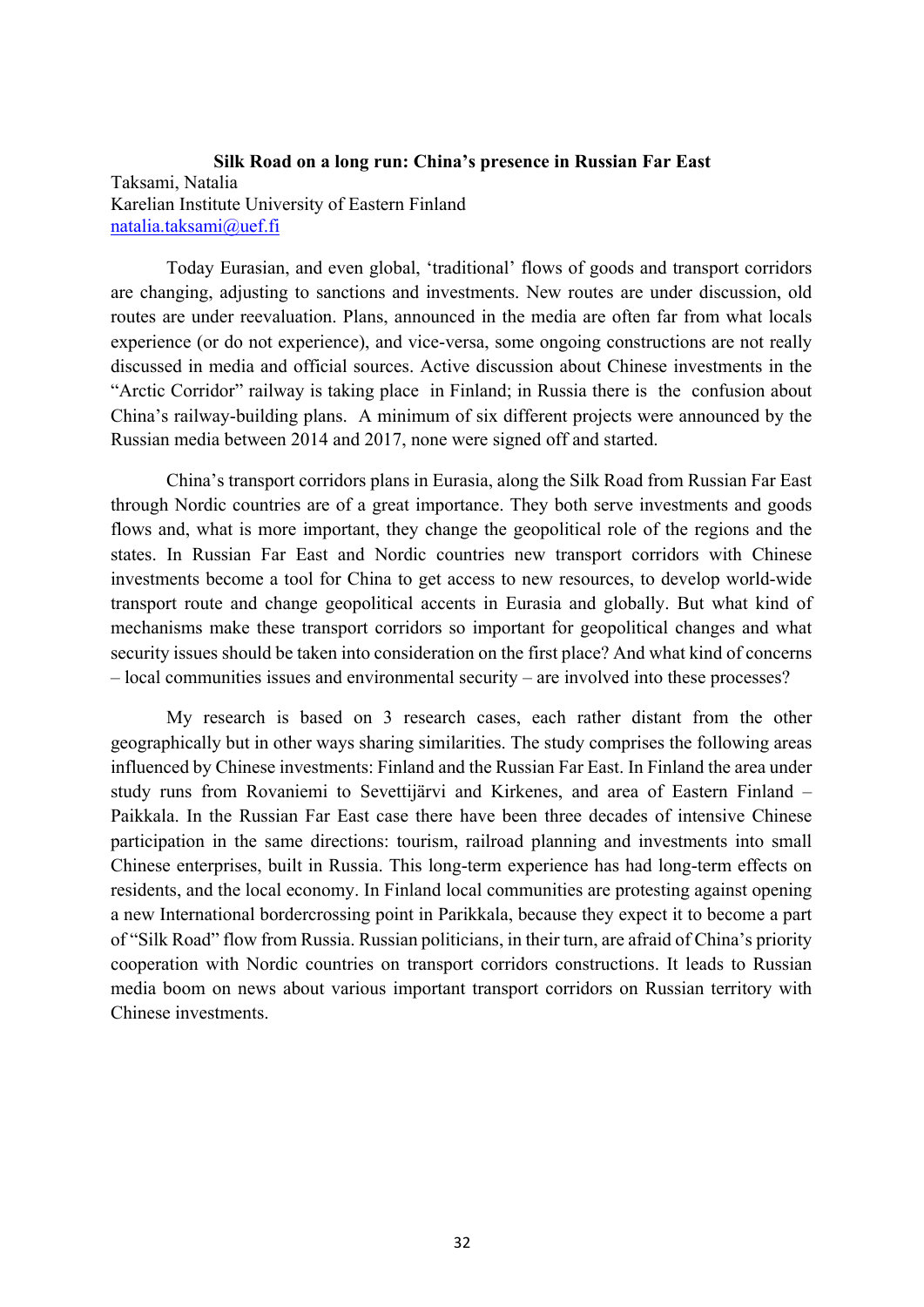## **Aram Terzyan,** *Ph.D in Political Science, Assistant Professor of Political Science, Yerevan State University; Visiting Postdoctoral Researcher, Department of Global Political Studies of Malmo University*

*E-mail: aramterzyan@yahoo.com ; aramterzyan@gmail.com*

## **Russia vs. EU in the foreign policy discourse of Armenia: Between European identity and Russia-led trajectory**

 Constructivist-driven conventional wisdom posits that ideas and beliefs are pivotal to shaping foreign policy trajectories. Thus, the explanatory power ascribed to material forces falls back on ideas and cultural practices (Wendt, 1999). Whereas the case of Armenia, characterized by perplexing co-existence of European foreign policy identity with Russia-led foreign policy preferences produces puzzling conclusions.

 This paper seeks to explain the evolution of the EU's and Russia's conceptions in the foreign policy discourse of Armenia, delving into their implications for Russia vs. EU policy choices. The study relies on a discourse analysis of the relevant speeches, statements of Armenia's foreign policy-makers.

 This paper deliberately departs from the mainstream explanations of Armenia-Russia partnership, which focus chiefly on its asymmetry and the assumption that Armenia's vast dependence on Russia has determined its U-turn (Giragosian, 2015; Popescu, 2013).

 It argues that Armenia's Russia-led policy choices immensely owe to Russia's conception as country's indispensable security ally, coupled with the EU's waning image across the country. Armenia's U-turn was preceded by explicit disillusionment with the 'expectation – capability' gaps attributed to the European neighborhood policy and, particularly, the Eastern Partnership. Evidently, Armenia's initial high hopes pinned on the EU's promising neighborhood policy, started to steadily wane down given its irrelevance to country's needs. More precisely, Armenia's President's vocal criticism extended to three core shortcomings of the EU's policy: its incapability of reconciling energy and its broader development policies; lack of security guarantees for Armenia in the face of Azerbaijani and Turkish menace, and most importantly, its irrelevance to breaking the logjam over Nagorno-Karabakh conflict.

This has significantly influenced the EU's conception in Armenia's official discourse, shifting it from the notions of normative and status quo challenging power to incoherent actor and political 'dwarf '.

 In conclusion, in contrast to the 'security provider' Russia, the EU has been conceived as an inappropriate actor in terms of increasing Armenia's security resilience and offering a powerful alternative to 'indispensable' partnership with Russia.

### **References**

Giragosian, R. (2015), Armenia's Eurasian Choice: Is the EU Integration Still at Stake?, retrieved from https://ge.boell.org/en/2015/04/02/armenias-eurasian-choice-euintegration-still-stake

Popescu, N. (2013), Behind - and Beyond - Armenia's Choice, retrieved from http://www.iss.europa.eu/uploads/media/Alert\_\_\_35\_Armenia\_U-turn.pdf

Wendt, A. (1999) *Social Theory of International Politics,* Cambridge University Press, pp. 95-96.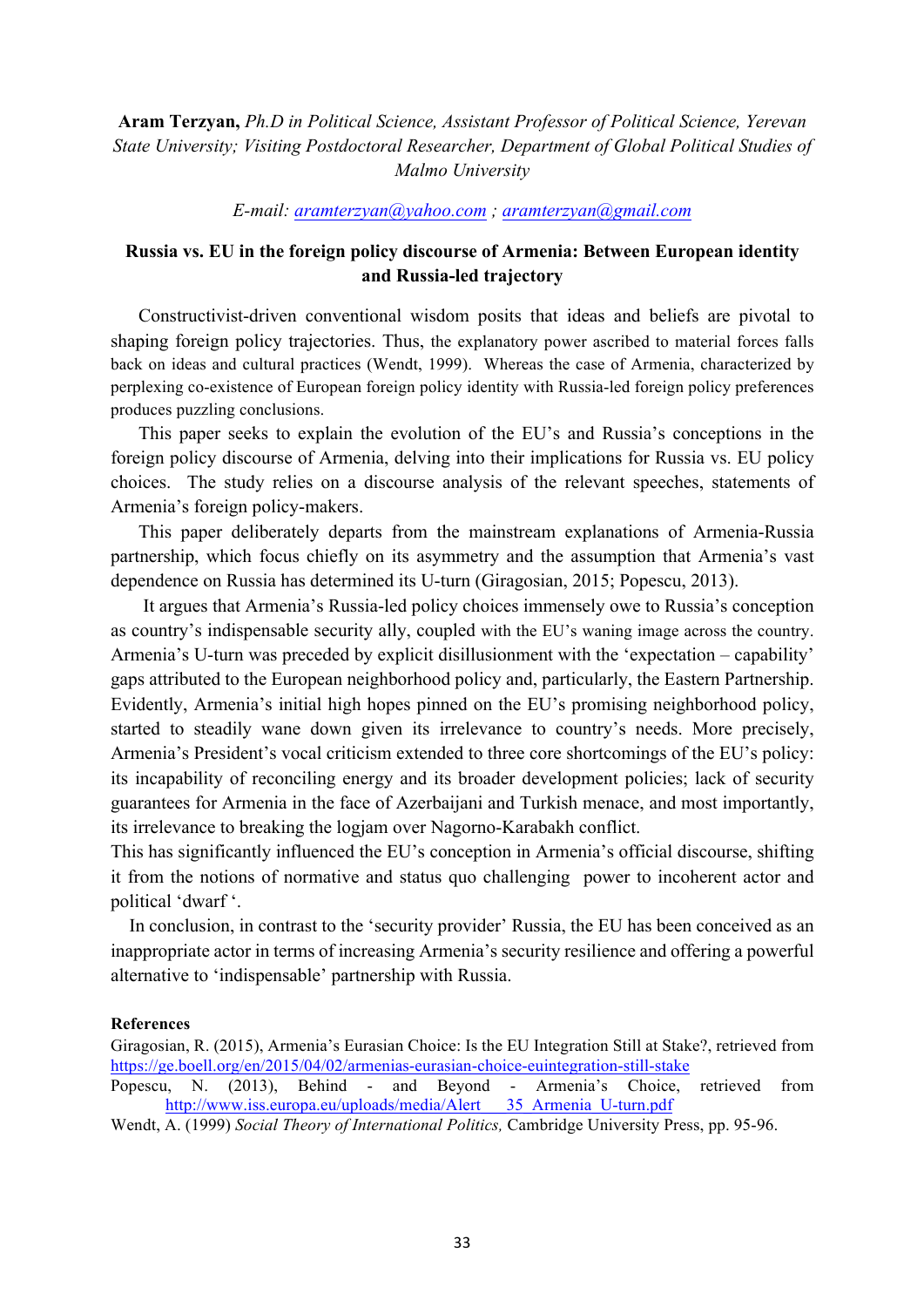### **"Russian World" and compatriots' policies**

## *Dr. Hanna Vasilevich*

## *International Centre for Ethnic and Linguistic Diversity Studies*

According to its constitutional organization, Russia cannot be viewed as a kin-state of exclusively ethnic Russians. Moreover, the country's Constitution suggests that the state guarantees protection and patronage to its citizens abroad. This protection is therefore applicable to the persons and groups who permanently reside beyond the country's international borders regardless of the origin of their citizenship.

Moreover, the the Federal Law On Russian Federation's State Policy toward Compatriots Living Abroad contains the definition of compatriots (Russian: *sootechestvenniki*), as "persons born in one state, who reside or have lived in it and possess characteristics of common language, history, cultural heritage, traditions and customs, as well as the direct descendants of these persons". Russian citizens permanently residing beyond Russia's borders are also considered compatriots. Furthermore, the notion of compatriots is extended to the persons and their descendants who reside abroad and usually belong to the peoples who historically reside on the Russia's territory; the persons who expressed their free choice in favor of spiritual, cultural and legal relationship with Russia; and the persons whose ancestors previously lived on the territory of the Russian Federation.

According to the same law, this approach includes former Soviet citizens residing in the post-Soviet countries regardless of their actual citizenship, as well as citizens of the state entities mentioned in the law's preamble, who either became foreign citizens or stateless persons. It is also noteworthy that the previous version of the Law explicitly excluded descendants of the persons belonging to the titular nations of the foreign states from the category of foreign compatriots.

This text will analyze the framework and limitations of the Russian policies towards compatriots (as defined in the Russian legislation) and the perception of these policies in the countries of the former Soviet Union, whose entire populations might potentially be treated as "compatriots". The focus will be made on the political speeches and media discourse analysis, as they appear both in Russia and the post-Soviet countries.

**Author**: Dr. Hanna Vasilevich is a founder and board member of the International Centre for Ethnic and Linguistic Diversity Studies (Prague, Czech Republic). Her research interests cover minority issues, inter-ethnic relations and diaspora/compatriot policies.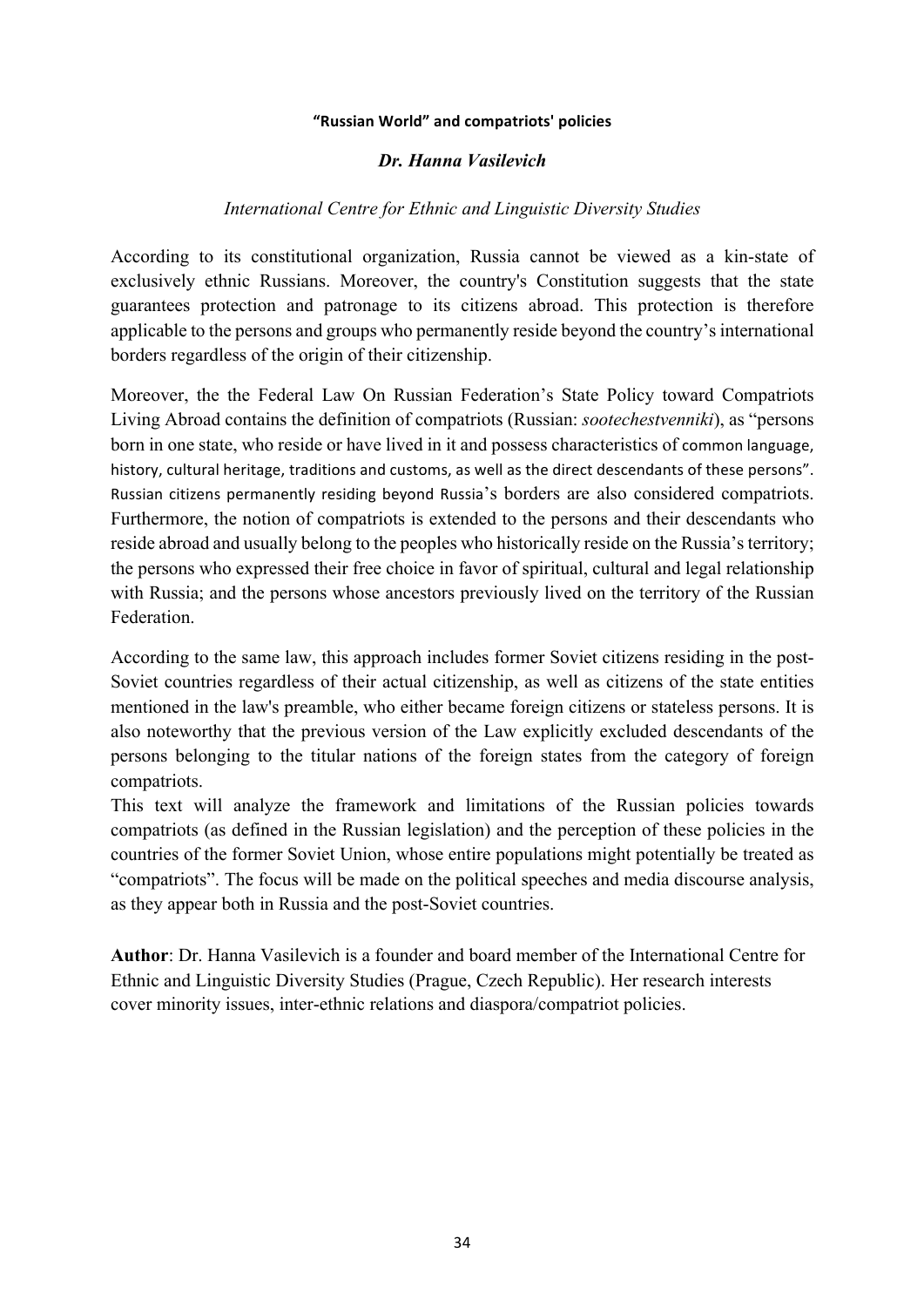#### **Exhibiting the Nation: Russian Cultural Policies and Nationalism**

Olga Zabalueva Master student in Applied Cultural Analysis Lund University o.zabalujeva@gmail.com

Museums traditionally are considered to be two-fold institutions: alongside with the function of collecting, preserving, and mediating tangible and intangible heritage, they are involved in the complex power relations and facilitate the "cultural governance of the populace" (Bennett, 1995, p. 21). The most important role in this task belongs to national museums which influence strongly the identity of the whole nations (cf. Hooper-Greenhill, 1992; Bennet, 1995; Aronsson & Elgenius, 2015; Levitt, 2015). Benedict Anderson in his work on 'imagined communities' uses the notion of "museumizing imagination" (1991, p. 178) to describe this specific role of the museum as an institution designed to organize reality.

Russian national museums bear all the taxonomical attributes of such institutions. However, there is a recurring focus on the national history in Russian cultural policies which puts the historical museums and the akin institutions in focus. After the period of the relative freedom in the interpretation of history in the post-Soviet Russia, the State's involvement in establishing cultural policies increased in the late 2000s. The current policies claim "Russian language and the great Russian culture" (The Ministry of Culture, 2014, p. 4) to be the consolidation mechanism for the nation. The "distortion of historical memory, negative evaluation of important periods in Russian history and spreading false perceptions of Russian Federation being historically underdeveloped" (The Russian Government, 2016, p. 6) is regarded as a sign of a humanitarian crisis that proposed policy intends to avert.

The claim of some perceptions being 'false' implies that there is a true one, the 'regime of truth' (Bennett, 1995) engendered by the politics and policies of the State. In 2007–2015 there were several attempts to rewrite history textbooks for high school students (Sherlock, 2016) and a unified concept for such a textbook was developed. The power of museums as nation-binding instruments, being generally underestimated in the times of transition (1990–2000s) has also been rediscovered by the policy makers who focused their attention on Russian history.

In this paper, I aim to focus on the dynamics of historical exhibitions in the middle of 2010s in Russia and analyse how the State by the means of museums re-frames national history and 'the great Russian culture'.

### **References:**

Anderson, B. (1991). *Imagined Communities: Reflections on the Origin and Spread of Nationalism*. London: Verso.

Aronsson, P., & Elgenius, G. (Eds.) (2015). *National Museums and Nation-Building in Europe 1750– 2010. Mobilization and legitimacy, continuity and change*. London and New York: Routledge.

Bennett, T. (1995). *The Birth of the Museum: History, Theory, Politics*. London & New York: Routledge. Hooper-Greenhill, E. (1992). *Museums and the shaping of knowledge*. London & New York: Routledge. Levitt, P. (2015). *Artifacts and allegiances: how museums put the nation and the world on display*.

Oakland, California: University of California Press.

Sherlock, T. (2016). Russian politics and the Soviet past: Reassessing Stalin and Stalinism under Vladimir Putin. *Communist and Post-Communist Studies,* 49, pp. 45–59.

- The Ministry of Culture (2014). *Основы государственной культурной политики. Проект [Basic Concepts of Russian Cultural Policy].* Russian Federation Presidential Decree No 808 from 24 December 2014. [online] Available at: http://mkrf.ru/upload/mkrf/mkdocs2016/OSNOVI-PRINT.NEW.indd.pdf [Accessed 10 Jul. 2017]. (In Russian).
- The Russian Government (2016). *Стратегия государственной культурной политики на период до 2030 года [Strategy of National Cultural Policy until 2030]*. The Russian Federation Government Decision No 326-p from 29 February 2016. [online] Available at: http://government.ru/media/files/AsA9RAyYVAJnoBuKgH0qEJA9IxP7f2xm.pdf [Accessed 10 Jul. 2017]. (In Russian).